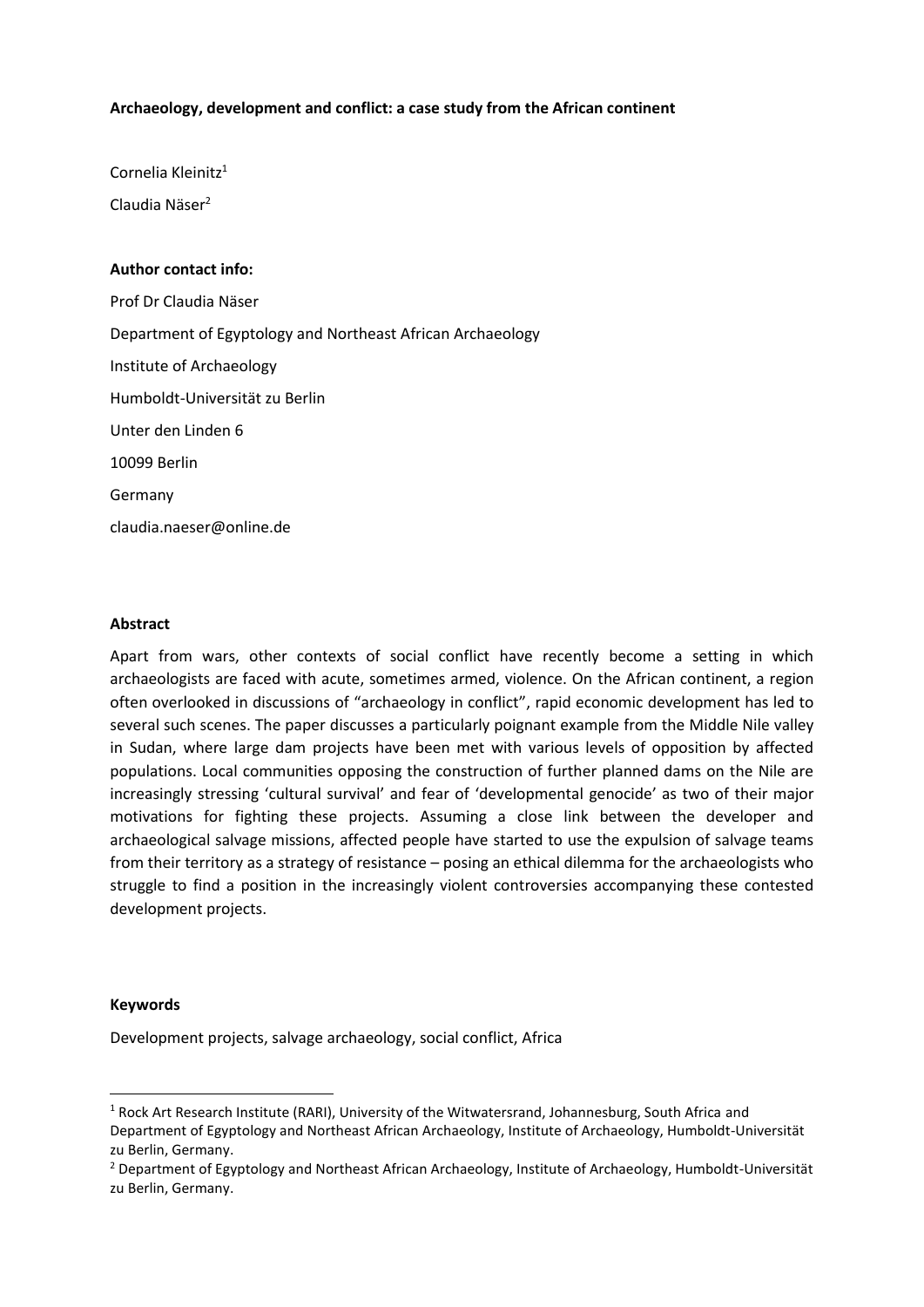#### **Introduction**

The problematic relationship between development projects and the preservation of cultural heritage has been in the focus of academic debate for many years (see e.g. Goodland and Webb 1987; Taboroff and Cook 1993; Brandt and Hassan [eds.] 2000; World Commission on Dams 2000; Naffé et al. [eds.] 2008). While development projects often destroy archaeological sites and monuments at an alarming rate, the intensive archaeological salvage campaigns connected to them greatly enhance our knowledge of the (pre)history of the affected regions (e.g. Adams 2007). Major dam projects along the Nile are a case in point. The construction of the Aswan High Dam on the First Nile Cataract in Egypt in the 1960s provided immense impetus for the study of the Middle Nile valley and contributed significantly to the development of the concept of 'world heritage' (Adams 1992; Hassan 2007; Ahmed 2012). Recently, the construction of the Merowe Dam at the Fourth Nile Cataract in Sudan brought about intensive salvage work in the region which previously had been virtually unknown in archaeological terms (Welsby 2008, 2009; Grzymski 2010 for summaries). However, the increase in archaeological knowledge in these contexts is not only intrinsically linked to the irrevocable loss of archaeological sites, but also to the endangering of a wide spectrum of other kinds of cultural heritage, the violation of human rights and the humanitarian disasters that often accompany the forced resettlement of local communities from the affected areas (e.g. Dafalla 1975; Welsby 2008; Hafsaas-Tsakos 2011; Kleinitz and Näser 2011; Hänsch 2012; Näser and Kleinitz 2012).

Increasingly, local communities are contesting various aspects of large development projects, such as the terms and conditions of resettlement and compensation, and even archaeological salvage – as in the case of the Merowe Dam (Welsby 2008; Näser and Kleinitz 2010a, 2012; Hafsaas-Tsakos 2011; Kleinitz and Näser 2011). General debates about the impacts of large-scale development projects have rarely brought these aspects together in more than a rhetorical way, and contributions about archaeological practice and practitioners' ethics have largely by-passed these issues (but see Ronayne 2008; MacEachern 2010; Näser and Kleinitz 2010a, 2012; Hafsaas-Tsakos 2011; Kleinitz and Näser 2011). The context of contested development projects has not so far figured in discussions on 'archaeology in conflict' (e.g. Starzmann et al. [eds.] 2008; Perring and van der Linde [eds.] 2009; Schipper and Bernhardsson [eds.] 2010). Drawing on a poignant case study from the Middle Nile valley, namely the Merowe Dam project and further new dam projects in the region, the following contribution aims at both adding 'contested development projects' to the agenda of the ongoing debate on 'archaeology in conflict' and, vice versa, introducing the notion of 'archaeology in conflict' to the discussion of the role of archaeology in the context of contested development projects.

# **The Merowe Dam project as a development success story: an 'official' narrative**

In early March 2009, the first two of the ten turbines of Sudan's largest infrastructure project, the Merowe Dam<sup>3</sup> at the downstream end of the rocky terrain of the Fourth Nile Cataract, were taken into service. The occasion was celebrated in the presence of the Sudanese president, Omar al-Bashir, numerous representatives of the Sudanese state and its people, and guests from countries that had been involved in financing and implementing this ambitious project, including China, Saudi Arabia, the Emirate of Qatar, the Sultanate of Oman, France and Germany.<sup>4</sup> Highlighting the symbolic and

<sup>&</sup>lt;sup>3</sup> Initially the dam had been called 'Hamdab Dam'; for the reasons connected to the change in name see Näser and Kleinitz 2012: 270, note 2.

<sup>4</sup> 'Merowe Dam an answer to ICC allegations' (posted on DIU website on 10/03/2009:

http://www.merowedam.gov.sd/en/admin-en/newspublish/home.viewdetails.php?news\_id=128). All websites referred to in this paper were last accessed between 03/01/2013 and 06/01/2013. Spelling and/or grammar mistakes in direct quotes have not been removed.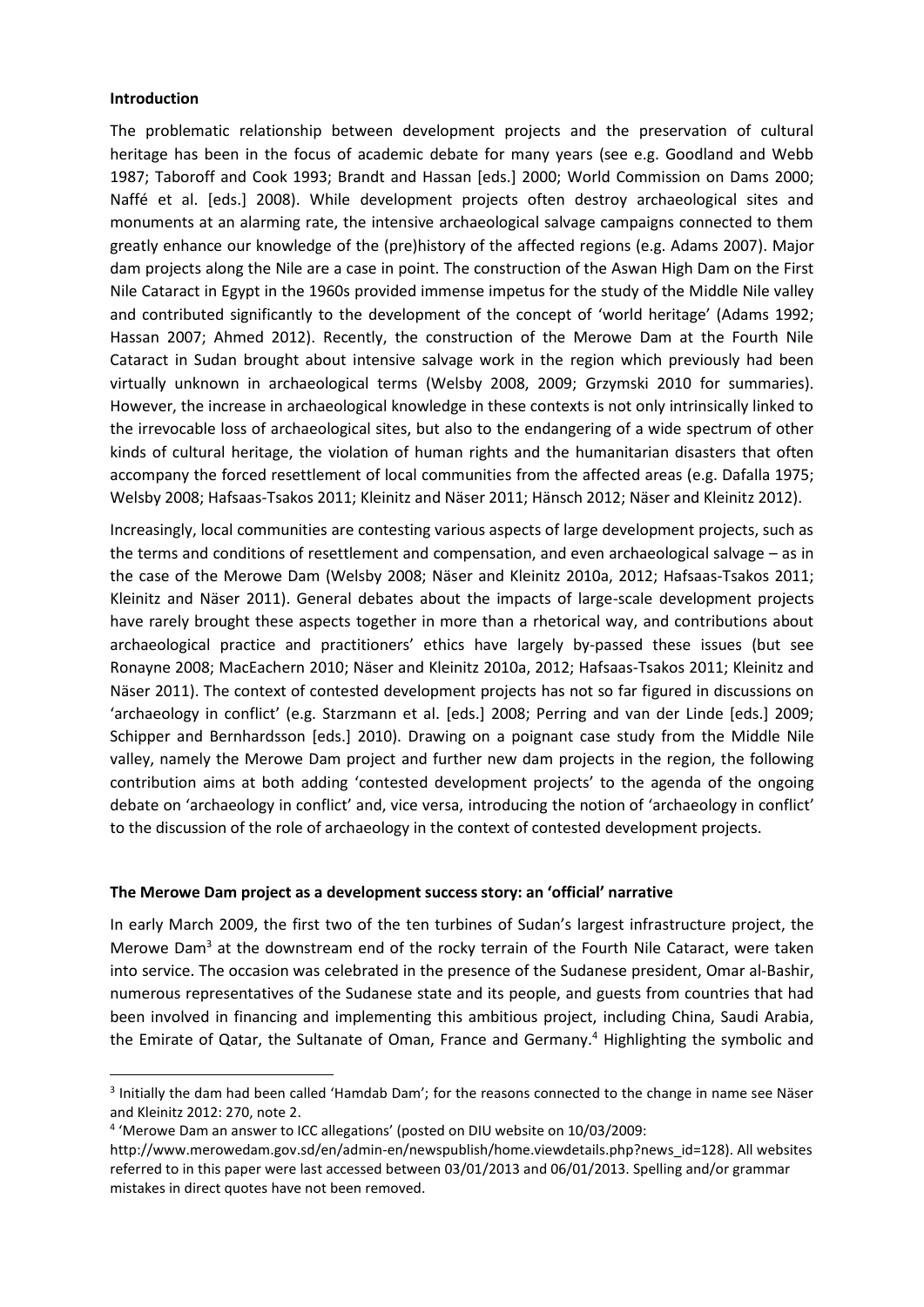economic importance of the Merowe Dam project at the occasion, the head of the responsible government institution, the Dams Implementation Unit (DIU)<sup>5</sup>, Osama A. M. Al-Hassan, stated that "the project symbolizes the nation's dignity, determination and independence of decision-making; asserting the key role of electricity as a basic infrastructure for realizing sound economic, social and cultural development in Sudan".<sup>6</sup> With a projected output of 1,250 MW, the Merowe Dam roughly doubles Sudan's power capacity and is thus essential for Sudan's economic growth (Bosshard and Hildyard 2005; Failer et al. 2006).<sup>7</sup> Apart from producing hydropower, other purposes of the dam project include the development of centralised agricultural irrigation schemes, flood protection and sedimentation reduction (Failer et al. 2006).<sup>8</sup> In conjunction with the construction of the dam, several other infrastructure projects were realised, such as the building of an airport and a 'hospital city' at Merowe town, as well as more than 1000 km of modern roads and several bridges that were to "contribute to the cohesion and co-existence among the citizens in different areas in the country". 9

Plans for the construction of a dam at the Fourth Cataract had been mooted since the 1940s and revived in the late 1970s and 80s, but funding was hard to obtain especially after economic sanctions were imposed on Sudan in the mid-1990s by parts of the international community (Al-Hakem 1993; Failer et al. 2006; Grzymski 2010). Construction finally began in 2003 with funding from China and the Arab world, and with technical expertise and a work force mainly provided by Chinese companies (see Kleinitz and Näser 2011 for a summary).<sup>10</sup> The Merowe Dam project – which is currently the largest completed hydroelectric power project on the African continent (Bosshard and Hildyard 2005) – has been described by Sudanese observers not only as a major feat in engineering and an economic boon, but as a "national symbol"<sup>11</sup>, and "a dream come true"<sup>12</sup>. Former government ministers reportedly described the dam as "a big miracle in spite of the blockade being imposed on [Sudan]" and as a "victory for the Sudanese will"<sup>13</sup>. Elsewhere, a government minister, referring to the Merowe Dam, is reported to have stated "that Sudanese people remained capable of realizing

7 See also 'Merowe Dam: Pearl of Nile in Sudan' (Sudan Tribune, 24/12/2007:

http:/[/www.sudantribune.com/spip.php?article25295\)](http://www.sudantribune.com/spip.php?article25295).

<sup>&</sup>lt;sup>5</sup> Initially, the Merowe Dam Project Implementation Unit (MDPIU) was responsible for the dam project. The unit was later re-organised into the more powerful Dams Implementation Unit (DIU) (see Kleinitz and Näser 2011; http://www.merowedam.gov.sd/en/establishment.html).

<sup>&</sup>lt;sup>6</sup> 'President Al-Bashir launched the power generation at Merowe Dam' (posted on DIU website on 04/03/2009: http://www.merowedam.gov.sd/en/admin-en/newspublish/home.viewdetails.php?news\_id=127).

<sup>&</sup>lt;sup>8</sup> See also 'Al-Bashir affirms government keenness to provide services and enhance living conditions' (posted on DIU website on 15/07/2009: http://www.merowedam.gov.sd/en/admin-

en/newspublish/home.viewdetails.php?news\_id=156).

<sup>&</sup>lt;sup>9</sup> 'DIU celebrates handover of airport, roads and bridges' (posted on DIU website on 01/04/2010:

[http://www.merowedam.gov.sd/en/admin-en/newspublish/home.viewdetails.php?news\\_id=175\)](http://www.merowedam.gov.sd/en/admin-en/newspublish/home.viewdetails.php?news_id=175); see also 'DIU celebrates entry of Merowes 10 units into national electricity grid' (posted on DIU website on 24/05/2010: http://www.merowedam.gov.sd/en/admin-en/newspublish/home.viewdetails.php?news\_id=183). <sup>10</sup> http://www.merowedam.gov.sd/en/funding.html.

<sup>11</sup> E.g. in 'El Bashir launches Sadaga bridge and Karima-Dongola highway' (posted on DIU website on

<sup>17/01/2008:</sup> http://www.merowedam.gov.sd/en/admin-en/newspublish/home.viewdetails.php?news\_id=57).

<sup>&</sup>lt;sup>12</sup> 'Taha launches entry of Merowe Dam's units (7) & (8) into national grid' (posted on DIU website on 30/12/2009: [http://www.merowedam.gov.sd/en/admin-](http://www.merowedam.gov.sd/en/admin-en/newspublish/home.viewdetails.php?news_id=171)

[en/newspublish/home.viewdetails.php?news\\_id=171\)](http://www.merowedam.gov.sd/en/admin-en/newspublish/home.viewdetails.php?news_id=171); see also the DIU's website at

[http://www.merowedam.gov.sd/en/location.html,](http://www.merowedam.gov.sd/en/location.html) particularly

[http://www.merowedam.gov.sd/en/testimonials.html,](http://www.merowedam.gov.sd/en/testimonials.html) or 'Merowe Dam: Pearl of Nile in Sudan' (Sudan

Tribune, 24/12/2007: http://www.sudantribune.com/Merowe-Dam-Pearl-of-Nile-in-Sudan,25295).

<sup>&</sup>lt;sup>13</sup> 'DIU celebrates linkage of first and second units with the internal network of Merowe Dam electricity station' (posted on DIU website on 23/02/2009: http://www.merowedam.gov.sd/en/adminen/newspublish/home.viewdetails.php?news\_id=126).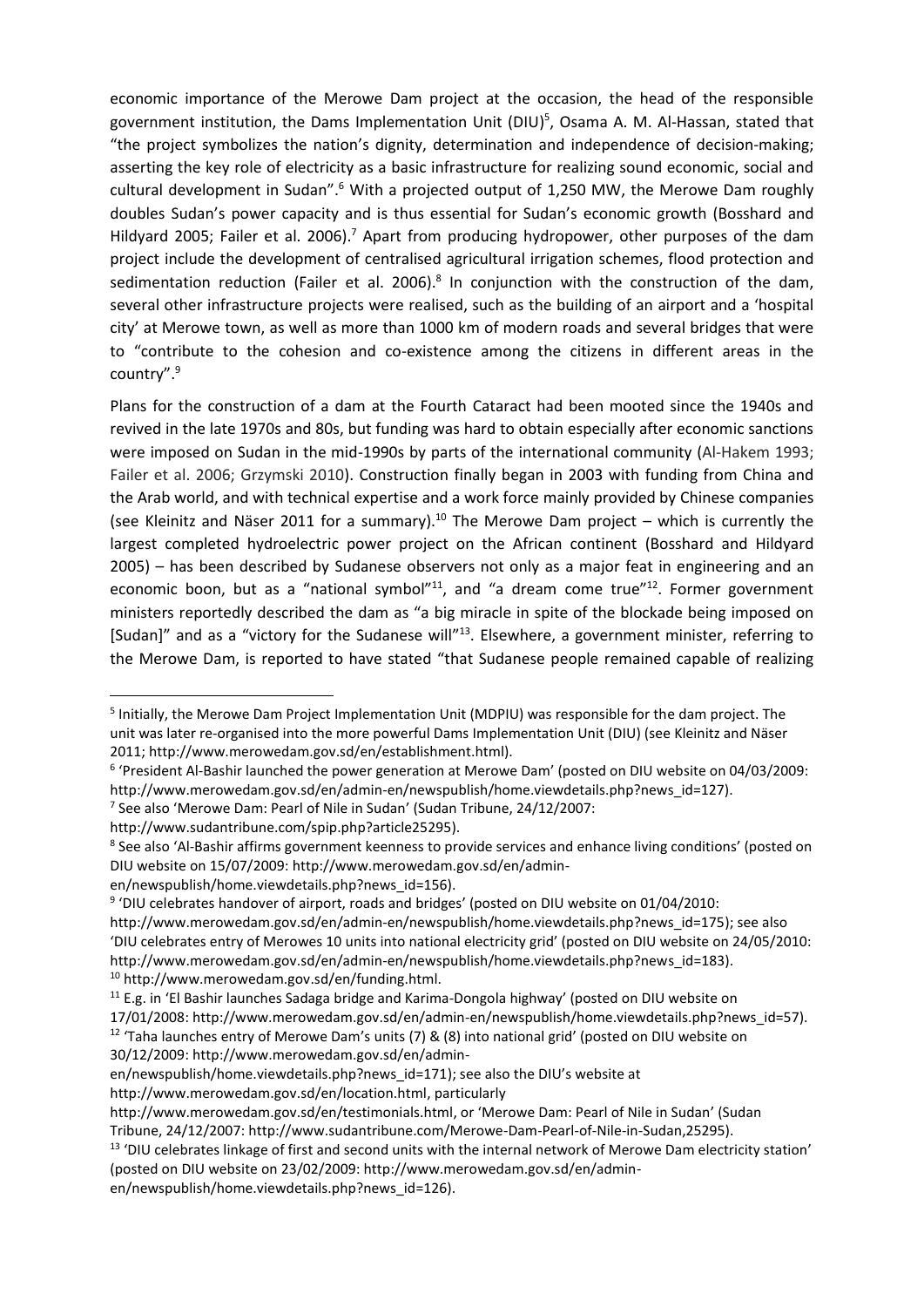major accomplishments and development and effecting industrial and agricultural progress despite the sanctions being imposed on them".<sup>14</sup> Referring to various national development plans, the president himself is said to have reminded Sudanese citizens to "stay vigilant and alert to foil foreign plots that target derailing advancement", while the River Nile state governor reportedly assured the citizens that "his State looks forward to sustainability of development and advancement of all aspects of life, […] and […] is well prepared for aborting any Western conspiracies against the country".<sup>15</sup> In the same vein, at the time of its first inauguration the dam was portrayed in official media to be Sudan's answer to the International Criminal Court (ICC),  $^{16}$  which was about to indict the Sudanese president for crimes against humanity, war crimes and genocide in Darfur.<sup>17</sup> Subsequently, the Merowe Dam featured prominently in the presidential campaign of 2010, in which the then and future president portrayed himself as a guarantor of rapid economic development, transporting his message via imagery of the Merowe Dam, industrial complexes and road building projects (Fig. 1). By the time of its final inauguration in April 2010, the dam was portrayed in state media as a symbol of victory over adverse conditions mostly brought about by Western attempts to foil unity and development in the country, and as a beacon for the bright future of modern Sudan and its people. The Merowe Dam, upon its completion, had become a major political statement. It was a story of perseverance and success.

Even the people who were directly affected by the dam were set to benefit from it: they were to sacrifice their homeland for a better future in resettlement schemes (Ali et al. 2010).<sup>18</sup> As part of the mitigation measures in relation to the Merowe Dam project, a major effort was undertaken to move between 50,000 and 70,000 people living at the dam site and in the projected reservoir area to various newly established agricultural schemes (Failer et al. 2006; Hildyard 2008; Ali et al. 2010). Most of the affected people were small-scale riverine peasants (see e.g. Salih 1999; Beck 2003, 2012) belonging to three main groups, all Arabic-speaking Muslims, namely the Shaiqiyya of Hamdab who lived at and close to the dam site, the Shaiqiyya of Amri who lived a little further upstream, and the Manasir who settled in the centre of the Fourth Cataract region. The Dams Implementation Unit (DIU) reported on the successful transferral of the Fourth Cataract population to the resettlement villages or 'cities' with their modern homes and facilities, such as schools, hospitals and mosques.<sup>19</sup> The schemes promised significant improvements in living standards in comparison to the dire situation at the Fourth Cataract where basic services, such as access to electricity, running water and sanitation, were lacking (Ali et al. 2010). Some time after resettlement, the DIU publicised great achievements, especially in the fields of education, $20$  due to the stability of services provided in the

<sup>17</sup> http://www2.icc-cpi.int/iccdocs/doc/doc639078.pdf.

<sup>&</sup>lt;sup>14</sup> 'Dr. Al-Degair: Merowe Dam is a strong boost for comprehensive development' (posted on DIU website on 16/03/2009: http://www.merowedam.gov.sd/en/admin-

en/newspublish/home.viewdetails.php?news\_id=135).

<sup>&</sup>lt;sup>15</sup> 'Al Bashir opens Shendi-Al-Mattama bridge' (posted on DIU website on 19/05/2009:

http://www.merowedam.gov.sd/en/admin-en/newspublish/home.viewdetails.php?news\_id=141).

<sup>&</sup>lt;sup>16</sup> 'Merowe Dam an answer to ICC allegations' (posted on DIU website on 10/03/2009:

http://www.merowedam.gov.sd/en/admin-en/newspublish/home.viewdetails.php?news\_id=128).

<sup>&</sup>lt;sup>18</sup> See also 'Al-Bashir affirms government keenness to provide services and enhance living conditions' (posted on DIU website on 15/07/2009: http://www.merowedam.gov.sd/en/admin-

en/newspublish/home.viewdetails.php?news\_id=156); 'DIU celebrates entry of Merowes 10 units into national electricity grid' (posted on DIU website on 24/05/2010: http://www.merowedam.gov.sd/en/adminen/newspublish/home.viewdetails.php?news\_id=183).

<sup>&</sup>lt;sup>19</sup> [http://www.merowedam.gov.sd/en/social.html;](http://www.merowedam.gov.sd/en/social.html) http://www.merowedam.gov.sd/en/new-hamdab.html; http://www.merowedam.gov.sd/en/new-amri.html.

<sup>&</sup>lt;sup>20</sup> 'President Al-Bashir inaugurates pumping station and addresses mass rally at Al-Fidda' (posted on DIU website on 23/06/2009: http://www.merowedam.gov.sd/en/adminen/newspublish/home.viewdetails.php?news\_id=150).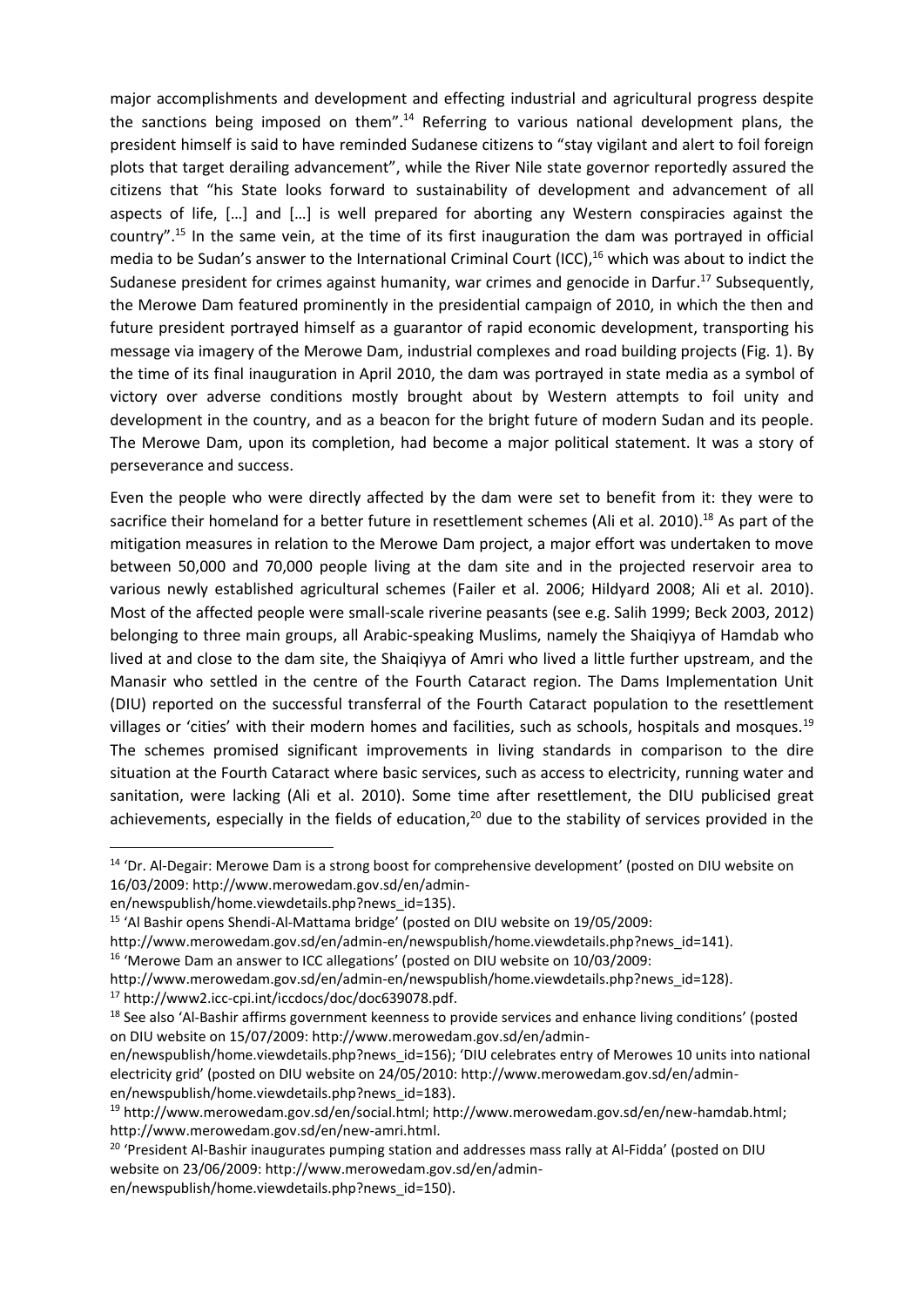resettlement schemes.<sup>21</sup> and agriculture, due to the use of "the highest technology used in modern agriculture"<sup>22</sup>.

As the affected would gain a better future from the loss of their homeland (Ali et al. 2010), the archaeological community would gain extensive knowledge on the past from archaeological salvage surveys and excavations of the cultural landscape of the Fourth Cataract before its irrevocable loss through flooding. After two appeals for assistance by the National Corporation for Antiquities and Museums (NCAM), about a dozen national and international archaeological salvage teams started working in the reservoir region as well as in the areas projected for resettlement, power transmission lines and roads (Al-Hakem 1993; Ahmed 2003; Welsby 2009; Kleinitz and Näser 2011). Thousands of archaeological sites were recorded by these missions under the umbrella of the Merowe Dam Archaeological Salvage Project (MDASP). Knowledge of the (pre)history of the region expanded significantly (Welsby 2009 for a summary). The developer contributed to the costs of salvage by financing the work of the Sudanese salvage team, while the international missions raised funds mostly in their home countries (Kleinitz and Näser 2011). In 2008/2009 MDASP ended with the flooding of the reservoir. Objects saved from the Fourth Cataract region are today exhibited in the Sudanese capital Khartoum (National Museum), and – based on the division of finds recovered during salvage work – also in Poland (Gdánsk Archaeological Museum) and the United Kingdom (The British Museum, London).

In May 2012, plans for the construction of six further dams on the Middle Nile were officially announced by the DIU at a meeting of archaeologists at the British Museum in London, and a new call for assistance during the envisaged salvage campaigns was issued by NCAM. Preliminary salvage surveys had, at that point, already been undertaken by NCAM at the various new dam sites, namely the Dal and Third (Kajbar), the Fifth (Shereiq) and the Sixth (Sabaloqa) Cataracts, as well as at Dagash and Mograt, downstream of the Fifth Cataract. The first results of these surveys were presented to the public in an exhibition at the National Museum in Khartoum from April to June 2012. The exhibition, with the title "Dams on the Nile of Civilizations", celebrated the successes of archaeological salvage on the Nile since the International Nubian Campaign of the 1960s as well as the close collaboration between NCAM and the DIU in saving the nation's heritage. In winter 2012/13 the first international archaeological missions began salvage work at the Fifth Cataract, where a new dam is being constructed at Shereiq.

# **The Merowe Dam project as a humanitarian disaster: a subversive narrative**

In winter 2012/13, shortly after international missions had arrived at the Fifth Cataract, representatives of local communities hindered and then terminated archaeological work in their territory by expelling salvage teams. This shocking rejection of archaeological salvage work by local people seems to be modelled on the Merowe Dam case where MDASP, rather than having been successfully completed in 2008/2009, was aborted prematurely due to the actions of local people in large parts of the projected reservoir area. From the perspective of many of the affected people, the Merowe Dam project had been far from a development success story. To them it was a humanitarian disaster involving forced resettlement and repeated human rights violations, including armed force

<sup>&</sup>lt;sup>21</sup> 'Kehaila Agricultural Scheme ready for winter cultivation season' (posted on DIU website on 20/10/2011:

http://www.merowedam.gov.sd/en/admin-en/newspublish/home.viewdetails.php?news\_id=192).

<sup>22</sup> 'Winter season harvest started at Amri Agricultural Project' (posted on DIU website on 13/03/2011: [http://www.merowedam.gov.sd/en/admin-en/newspublish/home.viewdetails.php?news\\_id=190\)](http://www.merowedam.gov.sd/en/admin-en/newspublish/home.viewdetails.php?news_id=190); see also 'Damar people welcome the resettlement of Manaseer in Mikabrab' (posted on DIU website on 30/10/2007, http://www.merowedam.gov.sd/en/admin-en/newspublish/home.viewdetails.php?news\_id=44).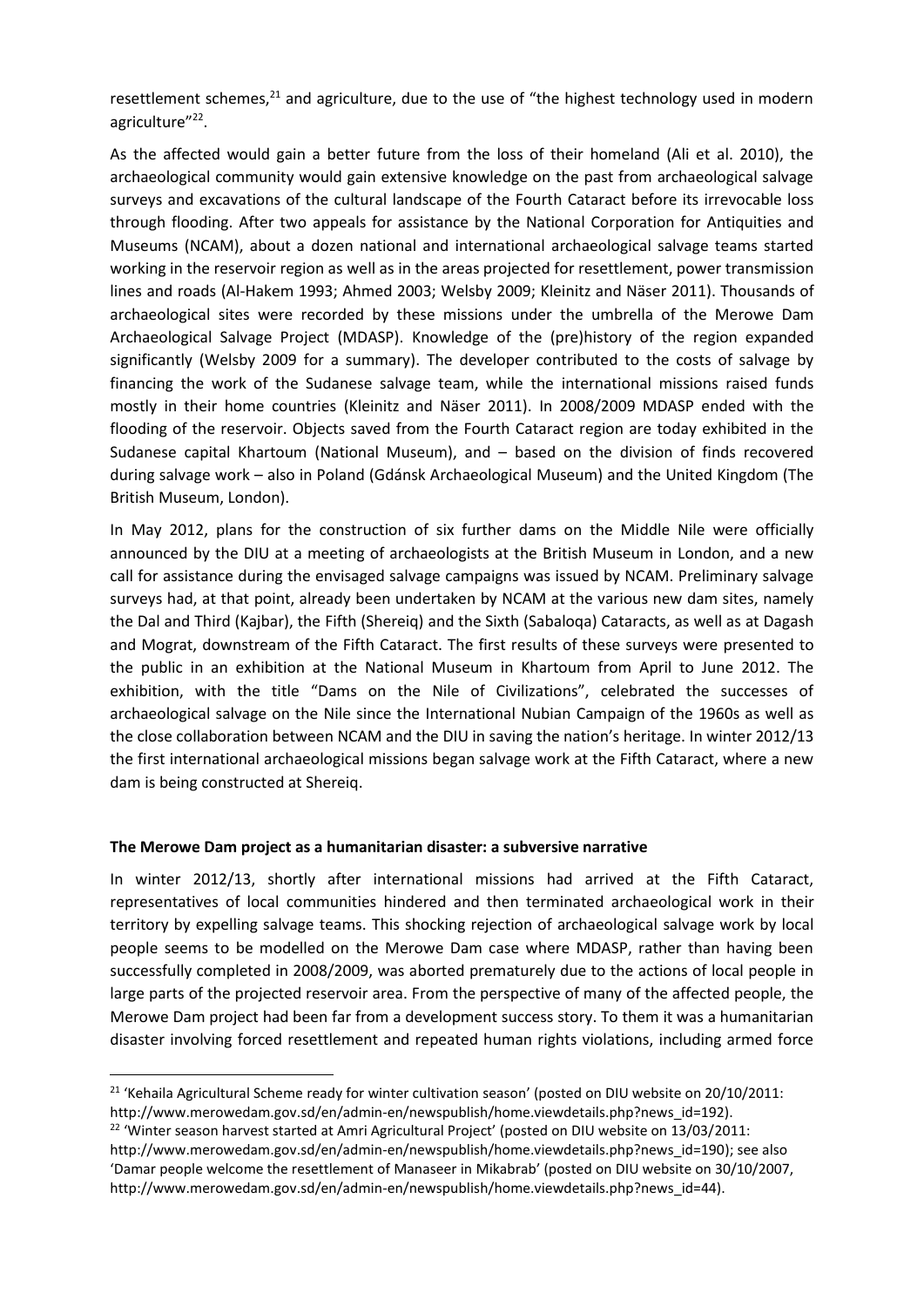(Askouri 2004a, 2004b, 2007; Beck 2012; Hänsch 2012). Archaeology had become embroiled in the conflict between local people and the developer, specifically the DIU, which unfolded in the Fourth Cataract region during the construction of the Merowe Dam and that was accompanied by various acts of resistance against the developer. Among these acts was the eviction of the archaeological salvage missions by the Manasir people from their territory (see below and Welsby 2008; Näser and Kleinitz 2010a, 2012; Hafsaas-Tsakos 2011; Kleinitz and Näser 2011).

With about 33,000 people (or 65% of the Fourth Cataract population), the Manasir were the group affected most severely by the Merowe Dam (Ali et al. 2010). Their homeland, Dar al-Manasir, was to vanish almost completely under the waters of the new reservoir. Since the early stages of dam construction, the Manasir had been the most vocal among the affected people in their protest against the terms of resettlement and compensation as they were issued by the developer, the Sudanese state with its executive arm, the DIU (see Hänsch 2012). Manasir representatives pointed out early on that international standards on human rights, resettlement issues and the environment were violated by the developer on several counts, and that the Merowe Dam project design should be reassessed (Askouri 2004a, 2004b, 2007; for further information also Kleinitz and Näser 2011; Hänsch 2012).

Although living conditions were to be improved in the resettlement areas (Failer et al. 2006; Ali et al. 2010; but see Bosshard and Hildyard 2005 for a cautionary evaluation), the terms of resettlement were considered deeply inadequate by many of the affected people. Contested items included the amount of compensation paid per date palm, the most important cash crop of Manasir agriculture (Haberlah 2007; Hänsch 2012). A second major issue was the eligibility for compensation in terms of housing and agricultural land in the resettlement schemes, as this was based on an outdated 1999 census and threatened to exclude newly formed households altogether (Askouri 2004a; Bosshard and Hildyard 2005; McDonald et al. 2009; Bosshard 2009/10; Hänsch 2012). Over the course of the years the right to resettle on the shores of the newly created reservoir, instead of having to move to resettlement areas distant from their homeland and the river itself, became a third major issue for many Manasir (Hänsch 2012).<sup>23</sup> Repeatedly, and without much success, Manasir representatives issued sets of demands in response to the DIU's mitigation plans, which they hoped would alleviate post-flooding hardship – but their elected committees were often not acknowledged as negotiation partners by the DIU (Hänsch 2012). $^{24}$ 

Over time, tensions deepened between the Manasir and the DIU, but also within the Manasir population between those who resolved to move to the resettlement schemes and those who chose to fight the developer for the right to stay by the reservoir (Kleinitz and Näser 2011; Hänsch 2012; Näser and Kleinitz 2012).<sup>25</sup> These frictions are tangible even in reports posted on the DIU website, with Manasir set to resettle in the Wadi Mukabrab scheme being called upon by the developer to accelerate their move and "to ignore those who spread rumors".<sup>26</sup> The first 'cultural night' in a Manasir resettlement area was reportedly themed "Take the forgiveness. And call for the righteous,

<sup>&</sup>lt;sup>23</sup> See also 'Sudan dam will drown cultural treasures, destroy Nile communities' (A. Askouri, Sudan Tribune, 29/04/2004: http://www.sudantribune.com/Sudan-dam-will-drown-cultural,2714).

<sup>&</sup>lt;sup>24</sup> See Osman Al Magdoum, then member of the Manasir Executive Committee, in an extended statement 'The Dams Unit and instigation of disturbances in northern Sudan', published on 03/11/2007 at

http://www.sudaneseonline.com/cgi-bin/esdb/2bb.cgi?seq=print&board=12&msg=1194104091&rn=.

<sup>&</sup>lt;sup>25</sup> Interests, opinions and positions to the complex issues of resettlement, compensation and how to negotiate them best varied among the affected people according to economic, political as well as gender and age specific agendas and the development of the overall situation through time (see Beck 2012; Hänsch 2012; Weschenfelder 2012).

<sup>&</sup>lt;sup>26</sup> 'Huge numbers of Manaseer arrive in Mikabrab' (posted on DIU website on 17/10/2007:

http://www.merowedam.gov.sd/en/admin-en/newspublish/home.viewdetails.php?news\_id=42).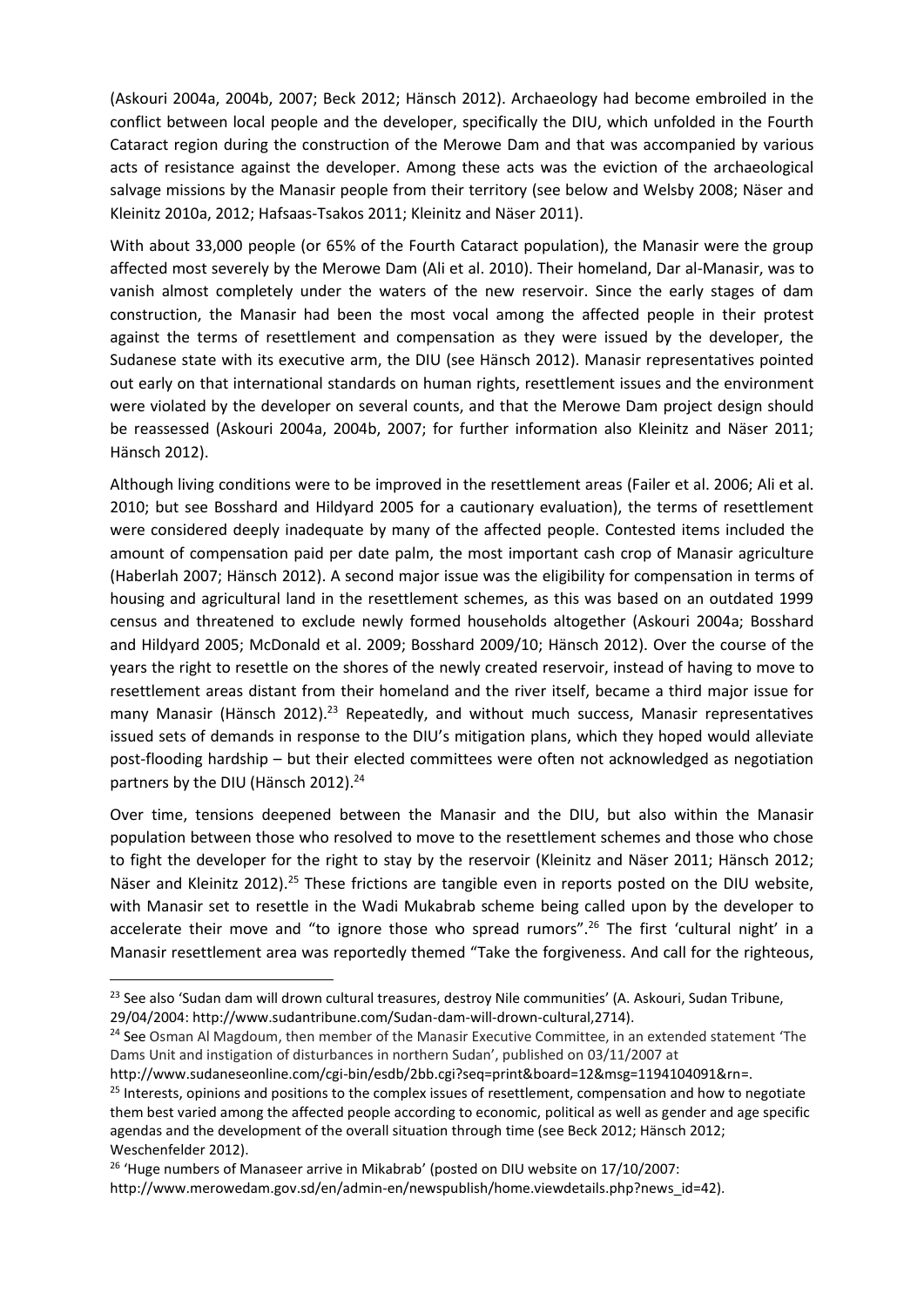and avoid the ignorants".<sup>27</sup> The DIU reports are biased in celebrating the various achievements of the developer, and there are only a few references to social conflicts. When other voices are heard, the situation on the ground is usually significantly less pleasant than the DIU suggests. For example, while the DIU report stresses friendly relations between incoming Manasir and the host population in the Wadi Mukabrab resettlement area, $^{28}$  other sources detail accounts of strong social tensions (Calkins 2012). Where the DIU is silent, various evidence points to violent reactions by the developer against the increasingly desperate protests of the affected people (Askouri 2004a, 2004b; Hildyard 2008; Hafsaas-Tsakos 2011; Hänsch 2012).<sup>29</sup> In April 2006, for example, a peaceful protest by local Shaiqiyya communities in the Amri area was met with armed response by the dam police, killing three local men (Askouri 2007).<sup>30</sup> In June 2007, several people were shot dead during protests at Kajbar, the site of a projected new dam at the Third Cataract.<sup>31</sup> In view of the larger conflicts in Sudan, such as the war in Darfur, these losses did not attract much international attention (but e.g. see Lawler 2006). When several European companies were requested to intervene or to pull out of the project by representatives of the affected people and western advocacy groups (Askouri 2004a; Bosshard and Hildyard 2005; Hildyard 2008)<sup>32</sup>, most responded by withdrawing into a position of neutrality and by relegating any responsibility for the negative effects of the dam project to the developer (but see Hafsaas-Tsakos 2011; Kleinitz and Näser 2011).<sup>33</sup> In August 2007, the international community took note for a brief moment when the UN Human Rights Council's Special Rapporteur on adequate housing pointed to human rights violations in relation to the Merowe Dam project, appealing to the developer, the investors and the contractors to stop construction until the resettlement issue had been solved  $-$  to no avail.<sup>34</sup>

 $27$  'First cultural night to be held in New Manaseer' (posted on DIU website on 29/11/2007:

http://www.merowedam.gov.sd/en/admin-en/newspublish/home.viewdetails.php?news\_id=48).

<sup>&</sup>lt;sup>28</sup> 'Damer people welcome the resettlement of Manaseer in Mikabrab' (posted on DIU website on 30/10/2007: http://www.merowedam.gov.sd/en/admin-en/newspublish/home.viewdetails.php?news\_id=44).

<sup>&</sup>lt;sup>29</sup> See also 'Leaders of Sudan's Merowe Dam community escape assassination' (Sudan Tribune, 16/02/2007: [http://www.sudantribune.com/spip.php?article20289\)](http://www.sudantribune.com/spip.php?article20289); 'Barren idea? How Sudan's dam will harness the Nile but widen discord' (A. England, Financial Times, 09/03/2007: http://www.ft.com/cms/s/0/216d6532-cde3- 11db-839d-000b5df10621.html).

<sup>&</sup>lt;sup>30</sup> See also 'Sudanese militia kill three people in Merowe dam area' (A. Askouri, Sudan Tribune, 22/04/2006: [http://www.sudantribune.com/Sudanese-militia-kill-three-people,15209\)](http://www.sudantribune.com/Sudanese-militia-kill-three-people,15209) and the report of the German NGO Gesellschaft für Bedrohte Völker (http://www.gfbv.de/inhaltsDok.php?id=761&highlight=manasir). <sup>31</sup> 'Four dead in Sudan Kijbar protest' (Sudan Tribune, 15/06/2007:

http://www.sudantribune.com/spip.php?article22381); 'Four killed over Nile dam project that threatens Nubian towns' (D. Morrison, National Geographic News, 15/06/2007:

http://news.nationalgeographic.com/news/2007/06/070615-sudan-nubian.html). See also http://www.rescuenubia.org/beware.html.

<sup>&</sup>lt;sup>32</sup> For an online-petition for the postponement of the dam, which is addressed to the president of Lahmever International, the German-based technical consultant of the project, see

[http://www.petitiononline.com/hamadab/petition.html.](http://www.petitiononline.com/hamadab/petition.html)

<sup>33</sup> Se[e http://www.business-humanrights.org/Documents/KothariMerowedamAug2007,](http://www.business-humanrights.org/Documents/KothariMerowedamAug2007) a statement by Lahmeyer International [\(http://198.170.85.29/Lahmeyer-statement-Merowe-dam-Sudan-May-2005.pdf\)](http://198.170.85.29/Lahmeyer-statement-Merowe-dam-Sudan-May-2005.pdf) and the 'Update on the Merowe/Hamadab Dam Project, Sudan' (P. Bosshard and N. Hildyard, International Rivers and The Corner House, 06/07/2005: [http://198.170.85.29/Intl-Rivers-Network-and-Corner-House-update-](http://198.170.85.29/Intl-Rivers-Network-and-Corner-House-update-Merowe-Dam-Sudan-6-July-2005.doc)[Merowe-Dam-Sudan-6-July-2005.doc\)](http://198.170.85.29/Intl-Rivers-Network-and-Corner-House-update-Merowe-Dam-Sudan-6-July-2005.doc).

<sup>&</sup>lt;sup>34</sup> See 'UN expert urges Sudan to respect human rights of communities affected by hydro-electric dam projects' [\(http://www.ohchr.org/EN/NewsEvents/Pages/DisplayNews.aspx?NewsID=7513&LangID=E;](http://www.ohchr.org/EN/NewsEvents/Pages/DisplayNews.aspx?NewsID=7513&LangID=E) compare also [http://www.un.org/apps/news/storyAr.asp?NewsID=23617&Cr=sudan&Cr1=](http://www.un.org/apps/news/storyAr.asp?NewsID=23617&Cr=sudan&Cr1); http://www.businesshumanrights.org/Documents/KothariMerowedamAug2007). The intervention was based on a 'Complaint to UN

Special Rapporteur on adequate housing by the Amri Committee', which detailed the various human rights violations (available at www.hlrn.org/img/violation/Merowe%20AMRI%20COMPLAINT.doc).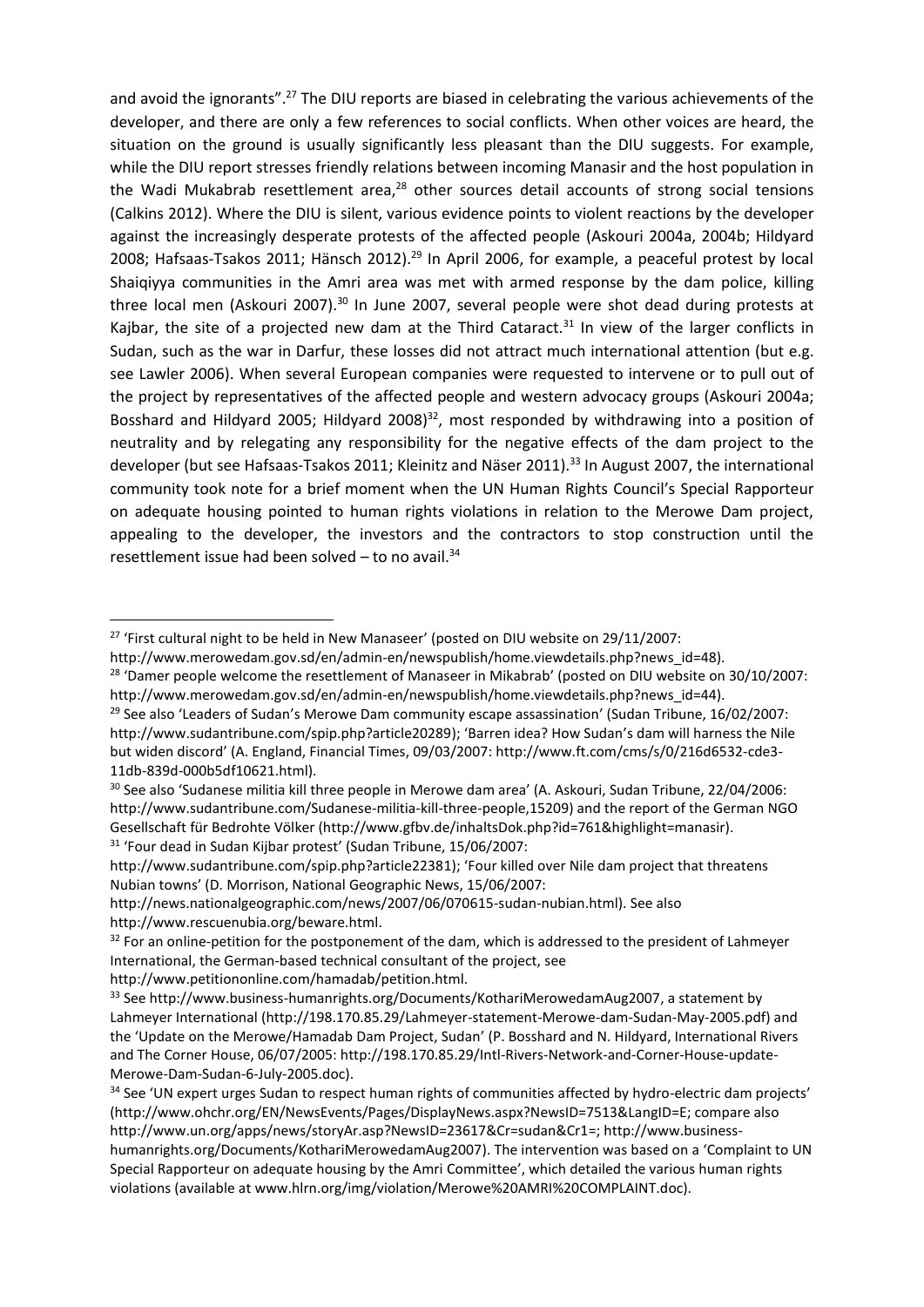By the time the floodgates of the Merowe Dam were closed in 2008 and the reservoir started filling, communities living in the centre of the projected reservoir had not yet moved out. While their representatives had continued negotations about the places and conditions of resettlement, people on the ground were surprised by the rising waters and effectively flushed out of their homes, many losing their belongings, including their animals and their summer harvest (Hänsch 2012).<sup>35</sup> Thousands of Manasir remained as development refugees by the shore of the new lake, refusing to give up their homeland (Hafsaas-Tsakos 2011; Hänsch 2012). In May 2010 executive employees of the technical consultant of the project, Lahmeyer International, were sued by the European Center for Constitutional and Human Rights (ECCHR) for human rights violations in connection with their involvement in the Merowe Dam Project, including the drowning of Dar al-Manasir in 2008.<sup>36</sup> After lengthy negotiations, the Manasir were permitted to settle by the lake. Reports on the DIU's website now speak elegantly of compensation payments for the local people who "chose the local option" of resettlement.<sup>37</sup> Over the years, new agreements on compensation between local communities and state authorities were reached and broken, and protests by the affected groups continued. In late 2011 and early 2012, inspired by the Arab spring, members of Manasir communities staged demonstrations in Khartoum and occupied Tahrir Square in the town of Ed-Damer demanding "compensation for the ignored deal between them and the government". <sup>38</sup> Police ended the protests with arrests and violence.<sup>39</sup>

# **Archaeology in conflict**

At the same time as these conflicts were brewing, numerous archaeological salvage missions were active in the Fourth Cataract region. Many of them had started work in late 2003/early 2004, just after a second urgent call for assistance had been issued by NCAM, but some teams had been active in the region for a much longer period (Paner 1998; Welsby 2000; Ahmed 2003). It is fair to say that most members of the international archaeological salvage missions, even after their second or third field seasons, were unaware of the contested nature of the overall dam project and of the deepening conflicts between local communities and the developer. One reason for this was probably the deeply entrenched belief among the archaeologists that they were, by definition, neutral parties and that

<sup>&</sup>lt;sup>35</sup> 'Merowe Dam floods thousands in area closed to outsiders' (Sudan Tribune, 03/10/2008:

[http://www.sudantribune.com/spip.php?article28812\)](http://www.sudantribune.com/spip.php?article28812); see also 'An emergency appeal for urgent relief of Merowe dam communities' (Statement by the Executive Committee of the Manasir Communities, International Rivers, 31/07/2008: [http://www.internationalrivers.org/resources/an-emergency-appeal-for-urgent-relief-of](http://www.internationalrivers.org/resources/an-emergency-appeal-for-urgent-relief-of-merowe-dam-communities-2521)[merowe-dam-communities-2521](http://www.internationalrivers.org/resources/an-emergency-appeal-for-urgent-relief-of-merowe-dam-communities-2521)); 'Sudanese government forcibly displaces more than 6000 families affected by the Merowe Dam' (Statement by the Leadership Office of Hamdab Affected People LOHAP [London], International Rivers, 01/10/2008: http://www.internationalrivers.org/resources/sudanese-governmentforcibly-displaces-more-than-6000-families-affected-by-merowe-dam-4311).

<sup>&</sup>lt;sup>36</sup>A detailed account of human rights violations in connection with the Merowe Dam Project is listed in the complaint filed against Lahmeyer International. The PDF documents are available at the ECCR website under 'Deutsche Ingenieursarbeit – ohne Rücksicht auf Verluste' [\(http://www.ecchr.eu/index.php/lahmeyer](http://www.ecchr.eu/index.php/lahmeyer-fall.html)[fall.html\)](http://www.ecchr.eu/index.php/lahmeyer-fall.html).

<sup>&</sup>lt;sup>37</sup> 'Compensation payment started in Manasir with large turnout' (posted on 01/02/2011 on DIU website: http://www.merowedam.gov.sd/en/admin-en/newspublish/home.viewdetails.php?news\_id=187).

<sup>&</sup>lt;sup>38</sup> 'Protest against Sudan dam enters third week' (Africa Review, 06/12/2011: http://www.africareview.com/News/Protest-against-Sudan-dam-enters-third-week/-/979180/1285136/- /1a25i8z/-/index.html).

<sup>&</sup>lt;sup>39</sup> 'Sudan breaks up dam demo' (Sudan Tribune, 20/12/2011: [http://www.sudantribune.com/Sudan-breaks-up](http://www.sudantribune.com/Sudan-breaks-up-dam-demo,41049)[dam-demo,41049\)](http://www.sudantribune.com/Sudan-breaks-up-dam-demo,41049); 'Sudanese police in second crackdown against dam protestors' (Sudan Tribune,

<sup>22/12/2011:</sup> [http://www.sudantribune.com/Sudanese-police-in-second,41069\)](http://www.sudantribune.com/Sudanese-police-in-second,41069); 'Sudanese authorities block opposition convoy from reaching protesters in al-Damer' (Sudan Tribune,13/01/2012: http://www.sudantribune.com/Sudanese-authorities-block,41289).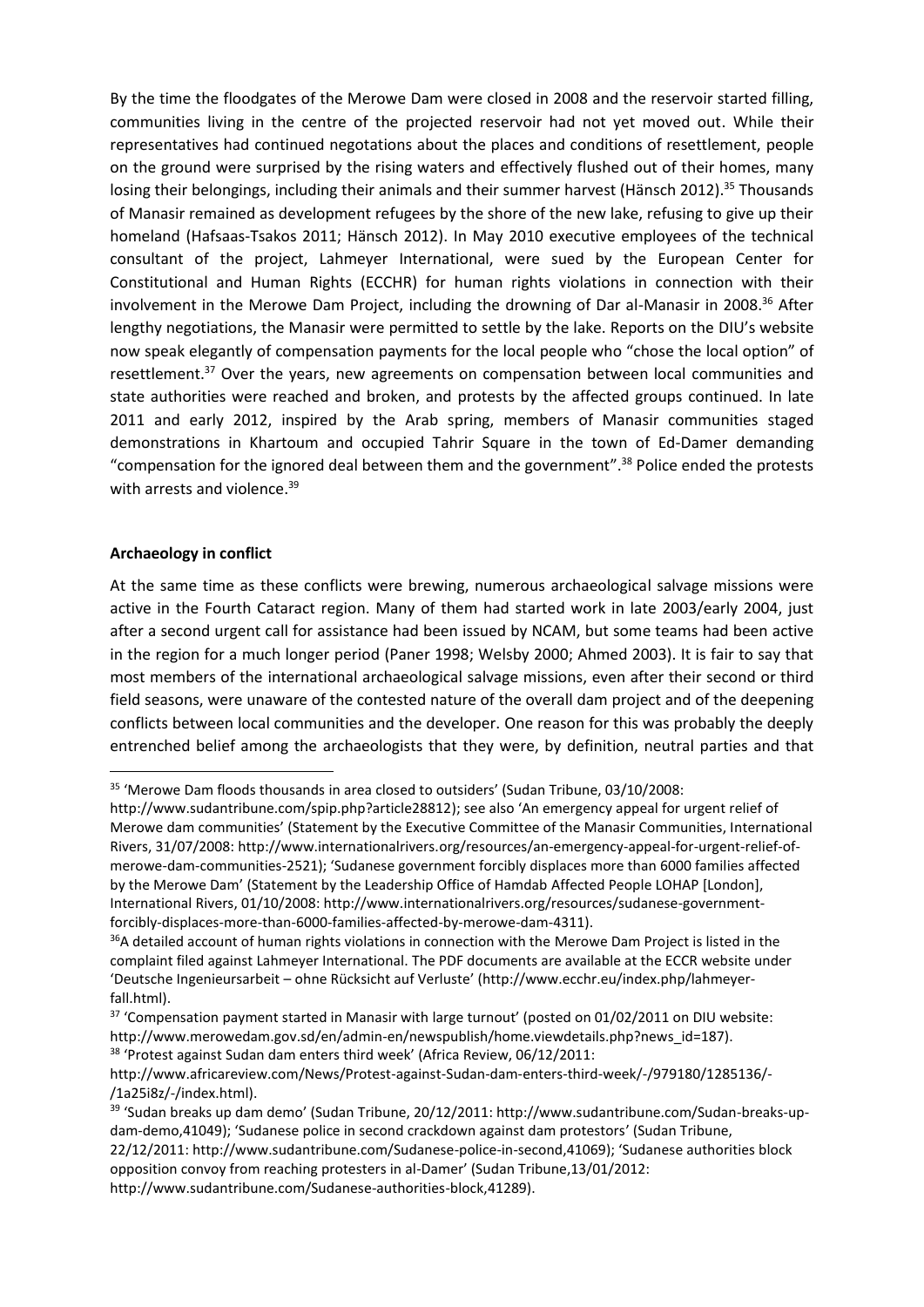everyone acknowledged and valued their contribution to saving humanity's heritage (e.g. Welsby 2008; but see Kleinitz and Näser 2011; Näser and Kleinitz 2012). Few archaeologists realised that the DIU had closely associated itself with the work of the salvage missions in radio broadcasts, print media and on their website, giving the impression that the salvage operations were run by them.<sup>40</sup> Thus, far from being neutral, the salvage missions were increasingly associated in the 'public eye' with the DIU's agenda, which threatened local people's livelihoods and their very existence as a community.

This impression may have been further enforced by the set-up of the salvage project, which privileged the rescue of archaeological heritage over local people's living heritage, and found little room for community participation or even consultation (for exceptions see Bushra 2006; Kleinitz and Näser [eds.] 2012). Most archaeologists seem to have expected that local people accept their valuation of pre-Islamic heritage, the importance of which some missions tried to convey either in casual talks at chance meetings, during excavations, back home in the camps in local villages, or more formally in lectures in local schools. This top-down 'educational approach' may have further deepened the divide between archaeologists and the local communities, while latter were expected to accept the results of archaeological research as their heritage, and as the former were disinterested in local perceptions and valuations of the past (De Simone 2008; Welsby 2008; Näser and Kleinitz 2012; see also Brandt and Hassan [eds.] 2000 for other case studies). The scale of values that was thus communicated by the developer, as well as the salvage missions, put archaeological heritage at the top and the living heritage of the affected people at the bottom, despite multidisciplinary research including ethnography and history having been called for early on (Leclant 1990; Al-Hakem 1993; Gisema 2006).

Comprehensive Cultural Resource Management (CRM) planning could have addressed these problems early on. However, the Environmental Impact Assessment (EIA) that should have been the point of departure for all CRM work in connection with the Merowe Dam project had been drafted only in 2002, very late in the planning stages, by the technical consultant of the project – in what can only be called a clear conflict in interest (Lahmeyer International 2002: 3.20-3.22, 4.15, Annex 7; for an independent review and criticism see Teodoru et al. 2006; Hildyard 2008).<sup>41</sup> Furthermore, the EIA, which contained only a short and superficial section on the mitigation of negative effects on cultural resources, was not available for consultation by the public, including the archaeological community. While the DIU was failing to observe the basic premises of comprehensive CRM planning – with dire consequences for the social and cultural sustainability of its projects and the preservation of cultural heritage (see also Brandt and Hassan [eds.] 2000; Arazi 2009) – it was publicly celebrating CRM 'successes', such as the archaeological salvage campaigns, in state-related media (e.g. Ali et al.  $2010$ ). $42$ 

If archaeologists had been more observant of these issues, and if they had seen a reason to question the very set-up of the salvage project, it would have come as less of a source of surprise and bewilderment when in early 2006 the archaeological salvage missions working in Dar al-Manasir, in the centre of the projected reservoir area, were expelled by Manasir representatives. With the expulsion of the archaeological teams the Manasir hoped (in vain) to delay the flooding of the reservoir, raise national and international awareness of their plight and evacuate the archaeologists from a potential zone of conflict between the Manasir and the Sudanese authorities, as they did not

<sup>40</sup> See http://www.merowedam.gov.sd/en/archaeological.html.

<sup>&</sup>lt;sup>41</sup> Already in 1989 the Canadian consultants Monenco Agra had been contracted to carry out a first feasibility study (Monenco Agra 1993; see also Ahmed 2012).

<sup>42</sup> See also<http://www.merowedam.gov.sd/en/archaeological.html> and numerous reports on the DIU's website.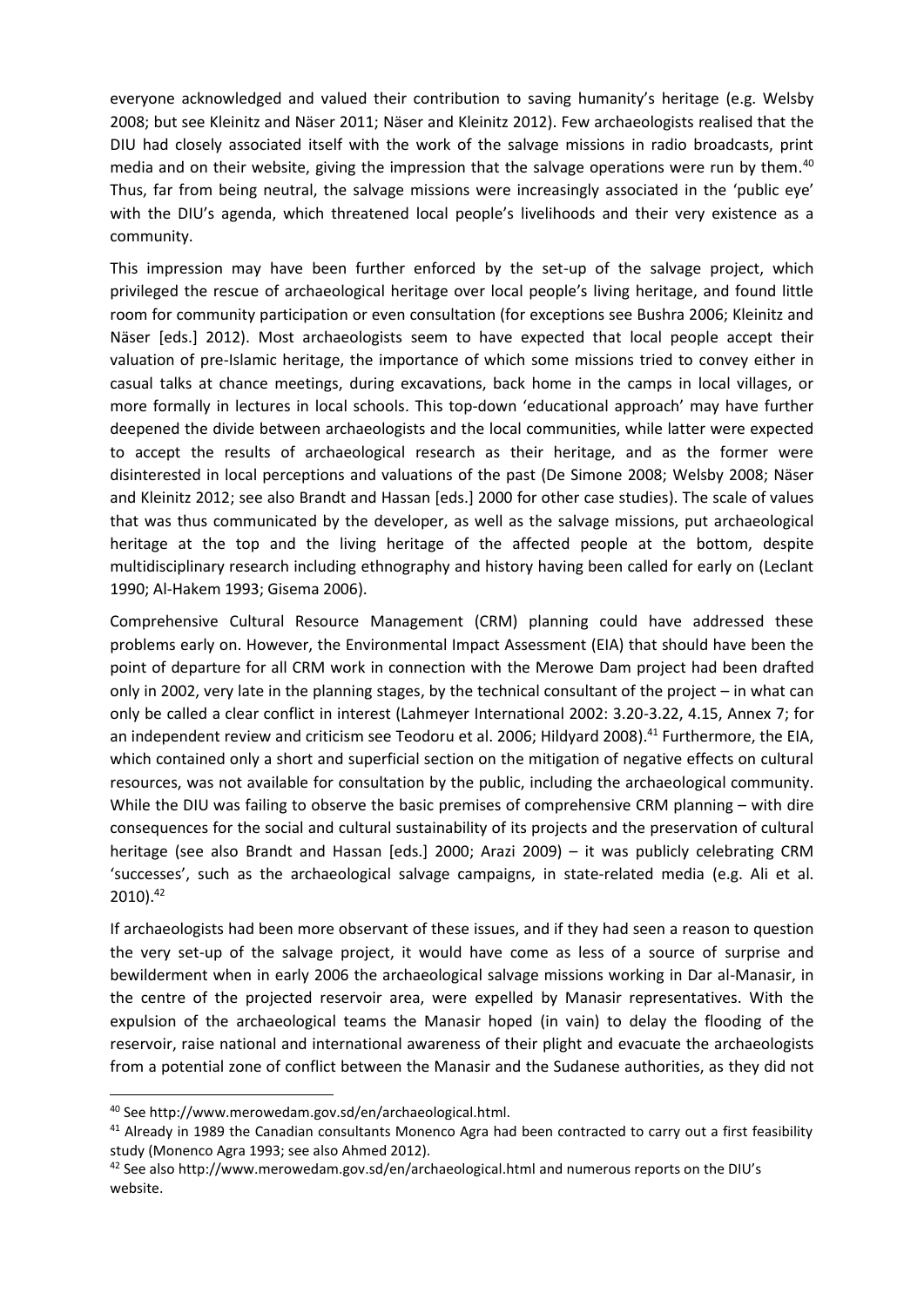want to be held responsible for involving foreigners in their struggle (Kleinitz and Näser 2011; Näser and Kleinitz 2012 for detailed accounts). By preventing the continuation of archaeological work in their territory, the Manasir effectively accepted the Western valuation of archaeological heritage – which had been largely irrelevant to them – and transformed it into a means of empowerment by forging it into weapon to use against the developer (Leturcq 2009; Kleinitz and Näser 2011). The archaeologists themselves were not an explicit target: most missions never experienced any hostilities from the Manasir, although some colleagues reported threats and minor attacks against their equipment.

The termination of salvage work by expelling the archaeologists became an established part of Manasir resistance. In the field season 2006/07, not long after the arrival of the first archaeological teams who had been assured by NCAM that the 'problems' had been solved, all missions were once again expelled from Dar al-Manasir. Only our own mission, the Humboldt University Nubian Expedition (H.U.N.E.), escaped renewed eviction after negotiations with various Manasir councils and committees, and managed to run a full season of survey and excavation work under admittedly strained conditions (Näser and Kleinitz 2010a, 2012). This second wave of expulsions was connected to the demand that the dispelled missions leave all their finds behind, thus defying the national antiquities laws, $43$  and that a local museum was to be built in Dar al-Manasir, displaying its history (Hildyard 2008; Leturcq 2009; Kleinitz and Näser 2011; Näser and Kleinitz 2012).<sup>44</sup> Negotiations between the Manasir and the developer, as well as other government institutions, remained unsuccessful. In winter 2007/08, several missions attempted to returned to Dar al-Manasir for a last excavation season before the flooding of the reservoir, but none were successful. The salvage project was eventually aborted in this substantial part of the Fourth Cataract, with large tracts of the region remaining unsurveyed and hundreds of sites unexcavated. When the Merowe Dam reservoir was flooded in 2008, only a few external observers witnessed the disappearance of Dar al-Manasir under the waters of the new lake (Hänsch 2012).

Parts of the archaeological community blamed the short-sightedness of local representatives for the irrevocable loss of (archaeological) heritage at the Fourth Cataract, terming the actions of the Manasir "vandalism of the highest order" (Welsby 2008: 14). Archaeologists felt badly repaid for their commitment, their efforts in terms of raising funding, postponing other projects, enduring physical hardships, offering emotional engagement and injecting money into the local communities (Welsby 2008; for a critique of this position see Kleinitz and Näser 2011; Näser and Kleinitz 2010a, 2012). The developer, who was responsible for the overall shortcomings in the set-up of the Merowe Dam project that triggered local opposition and resistance in the first place, initially escaped the same level of criticism from the archaeological community (but see Näser and Kleinitz 2010a, 2012; Hafsaas-Tsakos 2011; Kleinitz and Näser 2011). Considering MDASP's partial failure, it seems fair to negate Gisema's (2006: 130) hope that "the salvage model for the archaeological investigation of the Fourth Cataract region, with its defining methods and objectives, if combined with a well-organized policy and strategy can act as a useful model for salvage operations, that result from dam construction and can find world-wide acceptance."

<sup>43</sup> Ordinance for the Protection of Antiquities 1999 (http://www.wipo.int/wipolex/en/details.jsp?id=5867 and http://www.wipo.int/tk/en//laws/pdf/sudan\_antiquities.pdf, with English translation).

<sup>44</sup> 'Sudan's Merowe requests to stop excavating reservoir area' (Sudan Tribune, 27/02/2007: http://www.sudantribune.com/Sudan-s-Merowe-requests-to-stop,20457).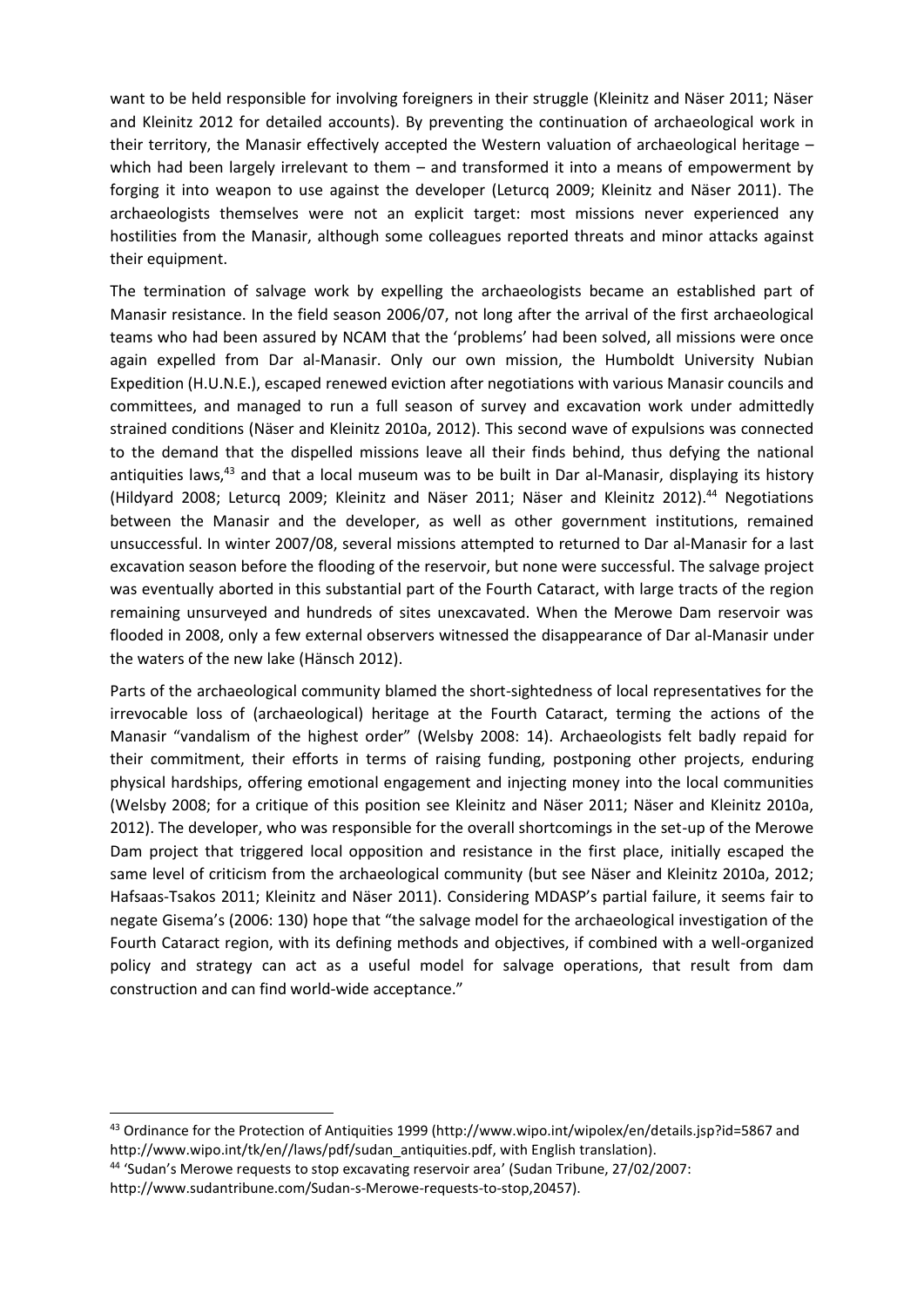#### **New dams, new conflicts, old archaeology?**

The recent eviction of archaeological salvage teams from the Shereiq Dam area in the Fifth Cataract region points to repetition of the conflicts that had previously accompanied the Merowe Dam project. The fate of the people of the Fourth Cataract appears to have acted as a warning to other communities that are to be affected by the Sudanese government's new planned dam projects, and the eviction of archaeological salvage teams has been used again as a means of local activism, protest and resistance. The fact that archaeology is becoming such an easy target shows that – while it is believed by the local communities to be of some importance to the developer – it is dispensable to both parties. This should be of great concern to the archaeological community. Yet, as the DIU's implementation procedure for the six new dams on the Middle Nile seems to closely follow the 'successful' top-down approach of the Merowe Dam project, ironically labelled "sustainable" by the developer (Ali et al. 2010; see Kleinitz and Näser 2011), parts of the archaeological community seem to be prepared to repeat the Fourth Cataract salvage model. Judging from a new appeal to the international archaeological community, issued by NCAM on 01/02/2012, the future rescue projects appear to follow the same principles as MDASP, which  $-$  despite its various achievements  $-$  was marred by its ad-hoc structure, lack of funding, information and infrastructural support, and most importantly, its complete lack of community consultation and participation (see Kleinitz and Näser 2011; Näser and Kleinitz 2012).

When parties interested in joining the new salvage efforts came together alongside external observers at a meeting titled 'The Sudan Dam Appeal' at the British Museum, organised by NCAM and the International Society for Nubian Studies (ISNS) in May 2012, the goal was to organise the 'practicalities' of the new salvage campaigns (Näser and Kleinitz 2012). Colleagues who had previously worked in the affected areas presented overview lectures on the archaeology of these regions and highlighted particularly important sites that needed further investigation. A DIU representative, meanwhile, portrayed this institution as leading the salvage campaigns, but again without acknowledging financial responsibility for the actual work and its publication according to the 'polluter-pays principle'. NCAM representatives confirmed that community involvement and participation were not part of the salvage approach and that the rescue efforts were again to focus on archaeological heritage. Representatives of Nubian communities were present at the meeting and attempted to protest against the dams at Kajbar and Dal that threaten to flood their homeland. They were denied the right to speak. While the organisers of the meeting may have feared an escalation when allowing activists to enter the discussion, it is unfathomable why the developer was given the right to make a political statement at this 'practical' meeting when the affected people were not. The fact that shortly after this meeting archaeological missions were hindered by local communities from a new salvage effort at the Fifth Cataract illustrates very clearly the divisive role that archaeological salvage is playing in contested development projects that lack community involvement and participation. Affected people are increasingly finding a voice, expressing their concerns and developing the means of making themselves heard  $-$  be it by expelling archaeological salvage missions. If called upon, as at the London meeting, the archaeological community may in the future want to enter into a dialogue with all stakeholders if it wants to keep its relevance, legitimacy and professional credibility.

While the people of the Fifth Cataract had given little warning that could have prepared the archaeological community for new expulsions,<sup>45</sup> Nubians have been vocal for years, expressing their

<sup>45</sup> But see remarks in: 'President Al-Bashir inaugurates pumping station and addresses mass rally at al-Fidda' (posted on DIU website on 23/06/2009: http://www.merowedam.gov.sd/en/adminen/newspublish/home.viewdetails.php?news\_id=150).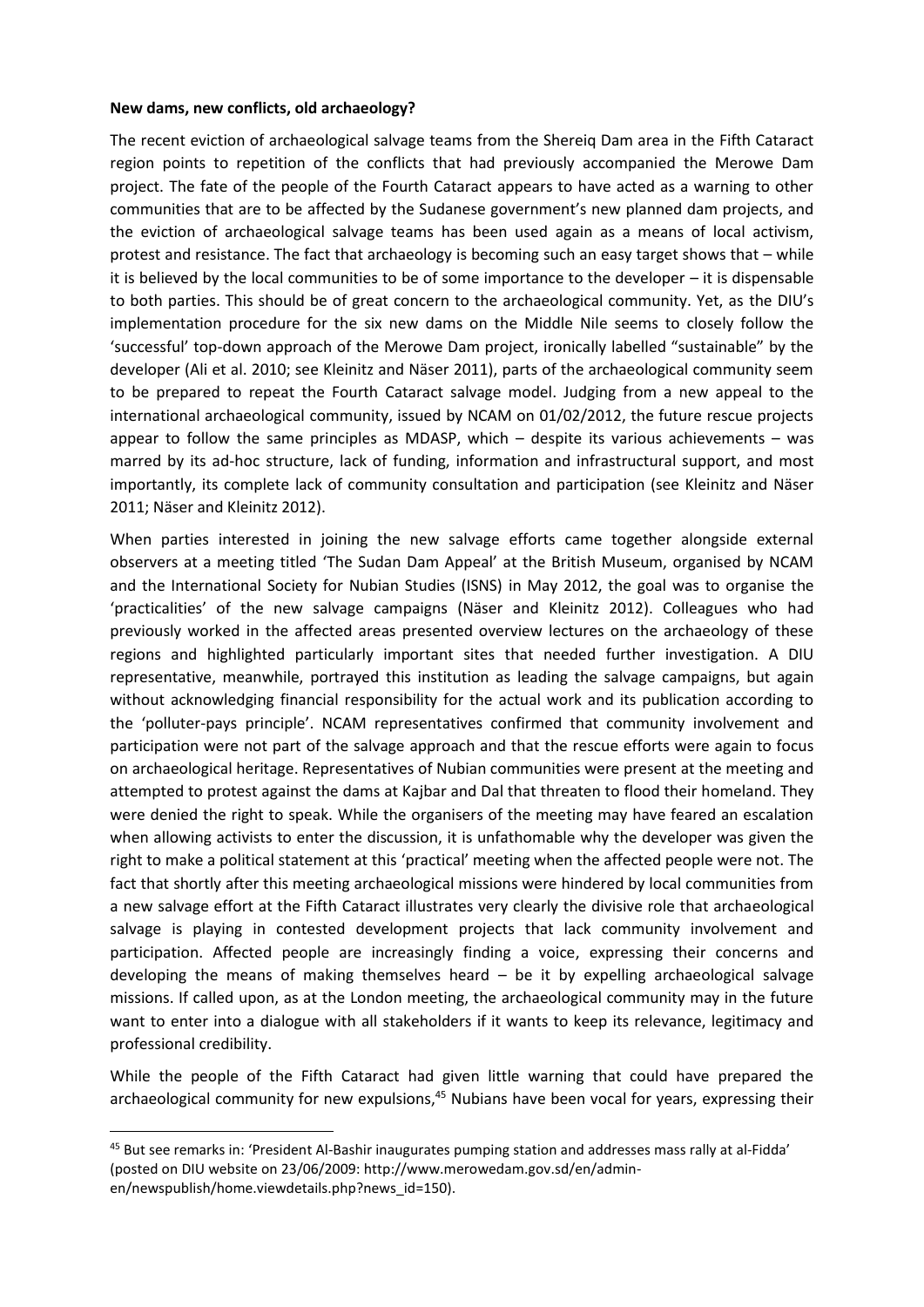opposition to the planned dams at the Third and Dal Cataracts. In petitions, declarations and letters, they have appealed to the developer, companies and governments involved in the planned projects, as well as the archaeological community and the global public.<sup>46</sup> At the end of the May 2012 meeting at the British Museum the silenced Nubian representatives handed out papers detailing their concerns to those attendees who wanted to acknowledge their existence. While recognising the important role which the archaeological community has played in the past in preserving the heritage in Nubia, one of the statements calls on archaeologists to oppose the future dams as "an outdated form of technology […] that will eliminate forever the irreplaceable cultural and archaeological heritage of Sudan much of which has not yet even been studied by the archaeologists. None of these dams is actually necessary given the existence of alternative sources for cleaner and ecologically friendly renewable energy production".<sup>47</sup> Another statement details the various reasons why Nubians oppose the dams, such as: "The Nubians have been traumatized by the dams that were built on the Nile since 1902 (Aswan dam) and their trauma continued throughout the raising phases of it (1910, 1933) to the construction of the High dam in 1964. All that has brought a great deal of sufferings to the Nubians. They are fully aware that the Government of Sudan will repeat the previous tragedies. A present life example of that scenario is what has happened to the Manaseer people in the aftermath of Merowe Dam."<sup>48</sup> Perhaps hoping that the archaeological community has learned from the fate of the Manasir and of the northern Nubians, the activists link their appeal for international support to the cultural survival of their people: "We urge your esteemed gathering to use its best offices to alert the international community to exert all possible pressures on the Government of Sudan to stop building dams in the Nubian lands and put an end to decades of destruction, marginalization, and isolation which has been practiced against the Nubians by the consecutive governments of Sudan." $49$ 

The theme of cultural survival also features heavily in an even more strongly worded "letter of protest and resistance" by the Committee of Anti Dal-Kajbar Dams that was addressed to the Chinese government and the company Sinohydro, which built the Merowe Dam and also won the contract for building the Kajbar Dam in late 2010. The authors of this letter do not only point out that the process of implementation in the Kajbar and Dal cases fails to meet the criteria established by the World Commission on Dams,<sup>50</sup> they also expressly predict misery for the Nubian lands, which they fear will turn into a second Darfur (Fig. 2). This choice of words conjures strong images of violence and 'genocide' in one of Sudan's most devastating internal conflicts, which the authors underline by accusing the developer of the Kajbar and Dal Dams of "demographic engineering" with the aim "to enhance the Arabization of the Nubians by resettling them far from their homeland. The evacuated area will then be populated by Egyptian peasants. We consider this plan as a crime against humanity upon which we call the international community to show its responsibility and commitment to the human rights of the Nubians".<sup>51</sup> Indeed, these concerns reflect numerous reports of 'land grabbing' in Sudan and elsewhere in Africa (Hashim 2010).<sup>52</sup> Resettlement, which is portrayed in developer-

of the US-based 'Nubia Project'; see http://nubiaproject.org.

<sup>46</sup> See, e.g. [http://.nubiaproject.org;](http://.nubiaproject.org/) [http://rescuenubia.org;](http://rescuenubia.org/) see also Gamal 1998 for an early warning.

<sup>&</sup>lt;sup>47</sup> The 4-page statement titled "Dams in the Nubian Region" was signed by Dr. Geili Farah on behalf of the Supreme Authority for Development of Nubia and Resistance of Dal and Kajbar (SADNRDKD), Antiquities Friends Association (AFA), Nubian Project Organisation, Nubian Association in UK and dated to 15/05/2012. <sup>48</sup> 5-page statement titled 'We oppose building dams on the Nubian land because:' by Nuraddin Abdulmannan

<sup>&</sup>lt;sup>49</sup> From the statement titled "Dams in the Nubian Region"; see note above.

<sup>50</sup> See World Commission on Dams (2000).

<sup>51</sup> Se[e http://www.sudan-forall.org/Anti-Dal-Kajbar-Dams\\_Executive-Summary.pdf](http://www.sudan-forall.org/Anti-Dal-Kajbar-Dams_Executive-Summary.pdf) and Hashim (2010) in more detail on the claims of demographic engineering.

 $52$  E.g. 'China refused to fund agricultural project in Sudan for lack of oil collateral: Bashir' (Sudan Tribune, 10/05/2012:<http://www.sudantribune.com/China-refused-to-fund-agricultural,41864>; ,Landraub. Kein schöner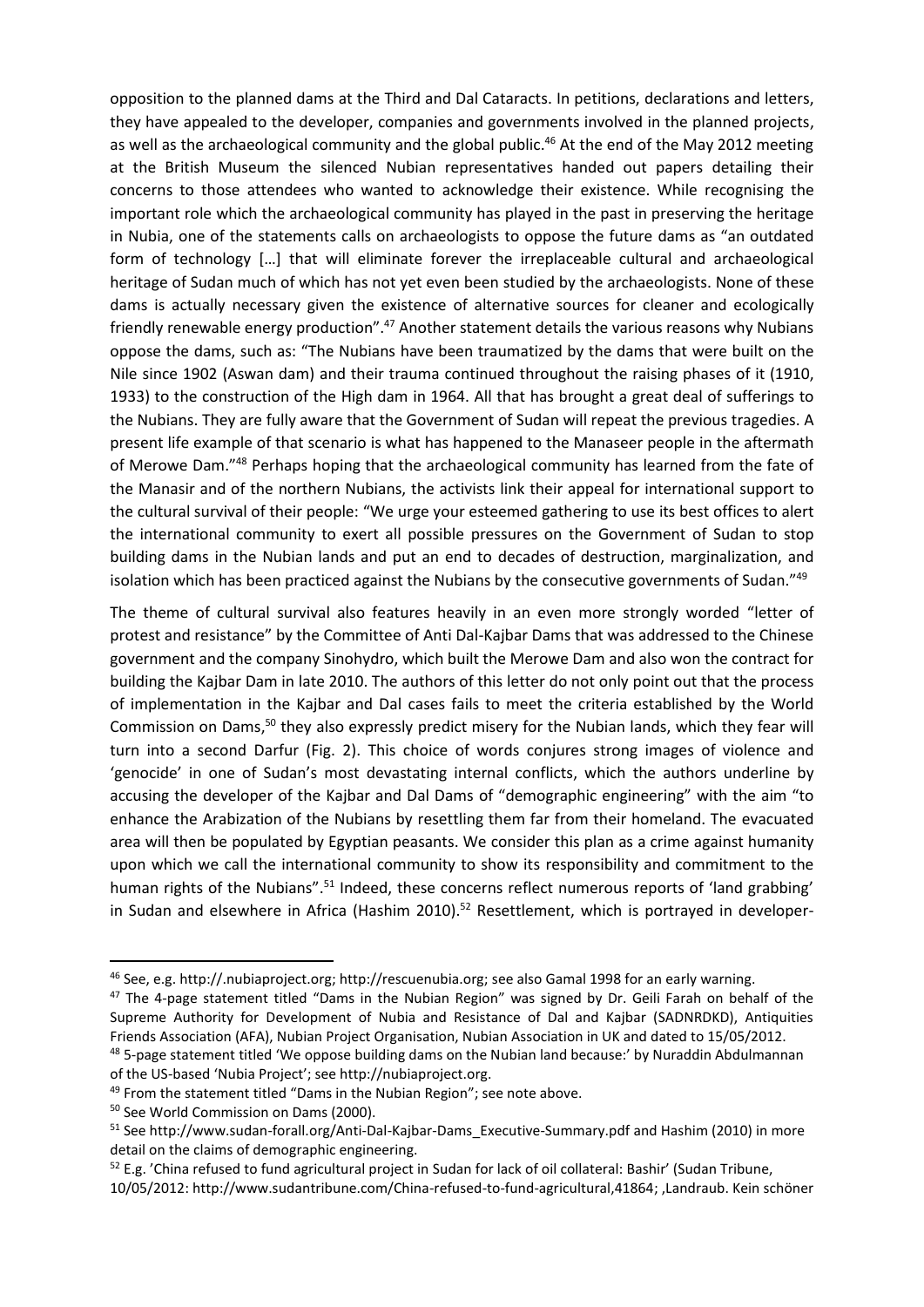controlled media as helping peasant populations leave poverty and achieve higher standards of living, is identified by the Nubians as an attempt at eradicating their cultural identity, thus as "cultural genocide"<sup>53</sup>. While the developer speaks of the development projects as furthering national unity against outside interventions, representatives of affected communities predict civil war (Hashim 2010).

#### **Salvage archaeology: Conflicting ethics and new approaches**

In the case of the Merowe Dam, a British NGO, The Corner House, portrayed the salvage archaeologists as profiteurs of the dam and as passive by-standers to human rights violations, accusing them of having ignored the plea for help from the affected communities and having refused to use their influence to improve the dam project (Hildyard 2008; Kleinitz and Näser 2011 for a more detailed discussion). Subsequently, it became a matter of great concern to parts of the professional community that the archaeological missions, by their very presence, may have lent the dam project (with all its shortcomings) credibility, and that archaeologists may have implicitly sanctioned human rights abuses by remaining silent (Näser and Kleinitz 2012; see also Schmidt in press). Looking ahead to the new dam projects on the Middle Nile, where some of the affected people have already declared their opposition and asked the archaeological community for their support, and where the developer has met protests with violence, one may wonder how ethically and socially responsible salvage work can be possible – if the very set-up of the development projects, including the salvage operations, remains unchanged.

Interestingly, in contrast to the Merowe Dam, which affected a relatively remote area without monumental architectural remains, archaeologists have now begun to openly express their concerns about the large-scale destruction of the rich cultural heritage in the Third and Dal Cataract regions with their numerous ancient temples, towns and fortresses. A preliminary report submitted to the DIU in June 2011 outlines the impact of the Dal and Kajbar Dams on historically important and potentially movable monuments in the affected regions (Welsby et al. 2011). The report, which includes a cost estimate for efforts to remove some major monuments, draws devastating conclusions in predicting that the dams will "very seriously impact on the archaeological heritage of a vast swathe of the Nile Valley in northern Sudan. As an isolated phenomenon this would be highly undesirable; in the context of the destruction wrought by the successive dams at Aswan, culminating in the High Dam and the Merowe Dam it assumes much greater significance. […] As a result of the Aswan Dams such a large proportion of the record has already vanished, to lose more will seriously undermine the study of the history and cultures of the region in perpetuity. [...] The loss of the archaeological heritage is a very serious matter and something that may be deeply regretted by later generations long after the need for hydroelectric power has been superseded by the production of electricity from solar and wind-power technology" (Welsby et al. 2011: 88-89). These sentiments are echoed in letters of concern that were sent to the DIU and other Sudanese government institutions, for example, by the International Society for Nubian Studies as well as eminent researchers on the archaeology of the region (see Kleinitz and Näser 2011).

While these statements primarily warn of the irrevocable destruction of archaeological heritage as a non-renewable resource, other initiatives by archaeologists also highlight the loss of intangible heritage and the injustices of forced resettlement that tens of thousands of affected people are facing. Prominent among these initiatives is the 'European Committee for Preserving the Middle

Land' (H. Jahberg, Der Tagesspiegel, 07/05/2012: http://www.tagesspiegel.de/wirtschaft/landraub-keinschoener-land/6596904.html).

<sup>53</sup> [http://www.rescuenubia.org/.](http://www.rescuenubia.org/)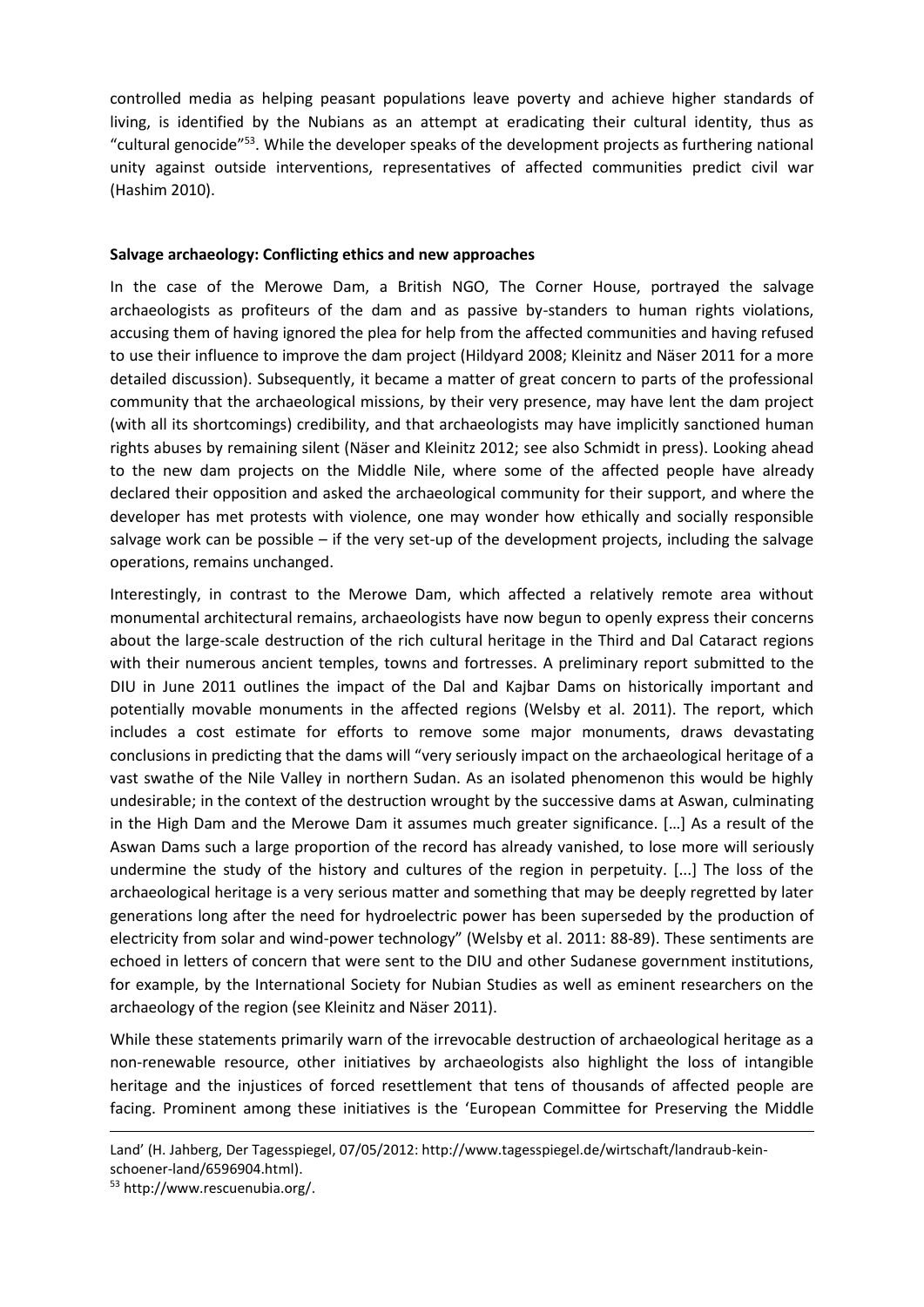Nile', which initiated a 'Petition to Stop the Dams in Sudan' with the aim to "preserve the Middle Nile – its natural and cultural landscape, its people, its heritage" (European Committee for Preserving the Middle Nile 2012; Haaland et al 2012).<sup>54</sup> A second, American Committee issued 'An Appeal to Stop the Destruction of Nubia' that displays a similar order of values in asking the government of Sudan to "abandon a course of action that will displace many tens of thousands of people, destroy human and wildlife habitat and devastate a significant human heritage".<sup>55</sup>

More and more archaeological institutions and organisations are reminding their members of the political and ethical implications of salvage work in respect to the Sudan dams. After the May 2012 British Museum meeting, The British Institute in Eastern Africa (BIEA) issued a statement saying that it would only support research in the affected areas "if it is satisfied that the construction of these dams adheres to the principles laid down by the World Commission on Dams, including the carrying out of a comprehensive and publicly accessible environmental impact assessment and, in particular, the consent of the local community".<sup>56</sup> "Reaffirming its commitment to an African archaeology that is both socially engaged and socially responsible" the Society of Africanist Archaeologists (SAfA) issued a similar statement at its meeting in Toronto, Canada, in June 2012. <sup>57</sup> At the time of going to press, the World Archaeological Congress (WAC) had just passed a resolution expressing its concern over the planned Nile dams, including a statement pointing to the importance of community consultation and participation, which has proven an important element of successful CRM projects in Africa and beyond (e.g. Nicholas and Andrews 1997; Brandt and Hassan [eds.] 2000; King 2003; UNEP 2007; Schmidt in press; see Chirikure and Pwiti 2008 on successes as well as failures). This more inclusive approach sees local communities – in all their internal diversity – as active agents in all endeavours of heritage management instead of confining them to the position of passive recipients of authoritative research. It thus forms a marked contrast to the 'exclusive' and increasingly unsuccessful top-down approach, which has characterised previous salvage projects on the Middle Nile (Kleinitz i.pr.; see also Leturcq 2009).

The case of the Middle Nile dams illustrates that archaeological work cannot take place outside of its contemporary social and political context, and that there is no neutral stance that archaeology can claim (Hildyard 2008; Näser and Kleinitz 2010a, 2012; Hafsaas-Tsakos 2011; Kleinitz and Näser 2011). Equally, archaeologists cannot place themselves above and beyond social conflict in their study regions, as by their very presence they are part of the conflict (compare Perring and van der Linde 2009). Several authors have recently been calling for archaeologists to play a more active role both in protecting cultural heritage in consultation with local communities and in helping those communities in their struggle for physical and cultural survival in the face of forced resettlement (Pyburn 2007; Ronayne 2008; Schmidt in press). Such support could start with helping to avoid development conflicts by promoting the more pervasive application of existing regulations and guidelines that define minimum requirements for development projects, such as the recommendations developed by the World Commission on Dams (World Commission on Dams 2000; Brandt and Hassan [eds.] 2000; UNEP 2007). Initiatives from within the archaeological community, such as the 2007 "Call of Nouakchott for Preventive Archaeology in Africa", should also encourage archaeologists working in development contexts to actively shape these projects (Naffé et al. [eds.] 2008: 201-212; compare

<sup>&</sup>lt;sup>54</sup> See also [http://preservethemiddlenile.wordpress.com/the-european-committee-for-preserving-the-middle](http://preservethemiddlenile.wordpress.com/the-european-committee-for-preserving-the-middle-nile/)[nile/.](http://preservethemiddlenile.wordpress.com/the-european-committee-for-preserving-the-middle-nile/) For the 'Preserve the Middle Nile'-Blog se[e http://preservethemiddlenile.wordpress.com/,](http://preservethemiddlenile.wordpress.com/) for the petition see http://www.gopetition.com/petitions/stop-the-dams-in-sudan.html.

<sup>&</sup>lt;sup>55</sup> Unpublished letter presented to the American Research center in Egypt by Bruce Williams; See also: [http://preservethemiddlenile.wordpress.com/the-american-committee-for-nubian-heritage/.](http://preservethemiddlenile.wordpress.com/the-american-committee-for-nubian-heritage/)

<sup>56</sup> BIEA News Issue 14, July 2012: http://biea.ac.uk/wp-content/uploads/2012/10/Issue14-July2012.pdf.

<sup>57</sup> http://preservethemiddlenile.wordpress.com/2012/07/23/news-from-society-of-africanist-archaeologists/.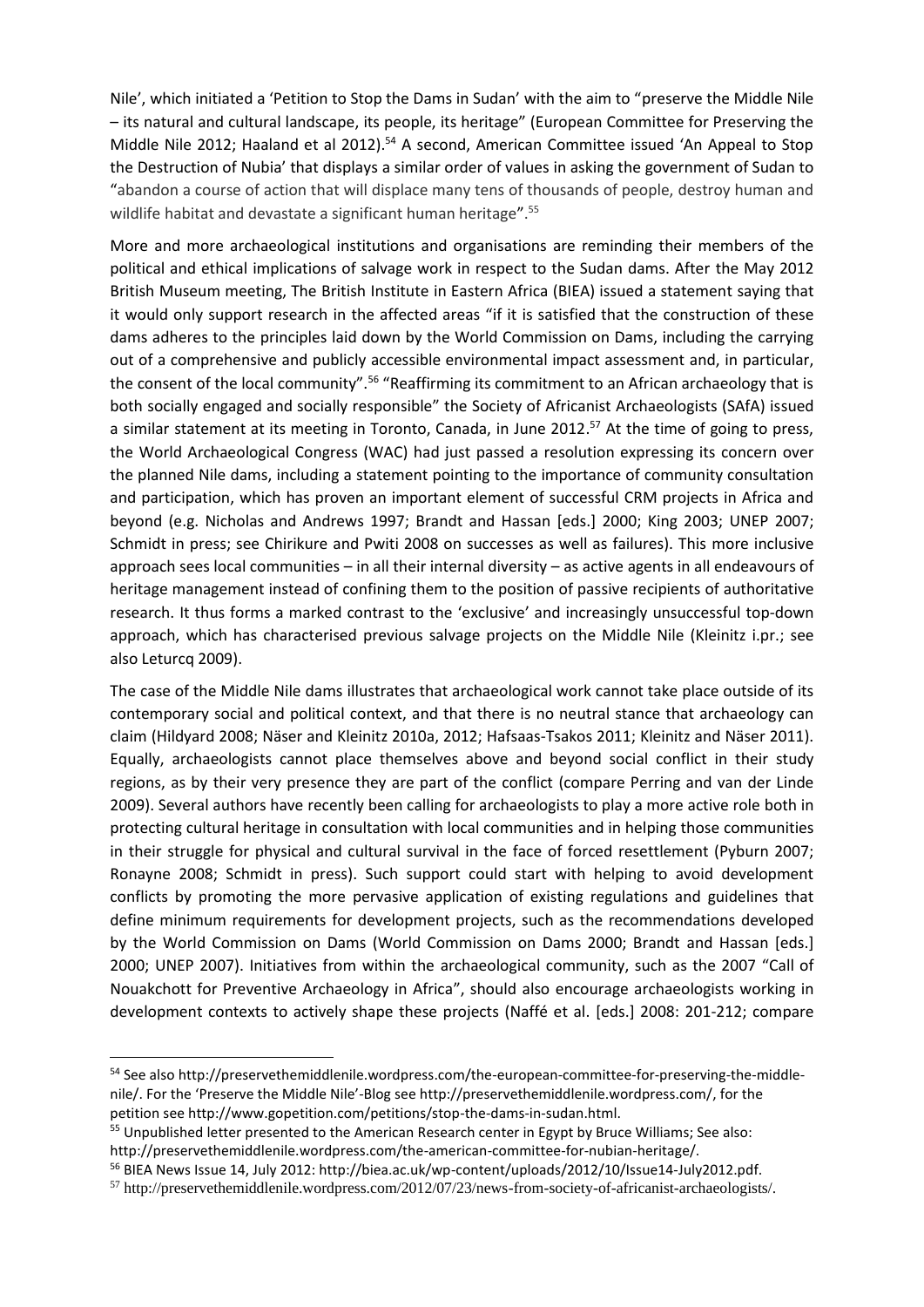also Arazi 2009). Recent examples of successful CRM work in large-scale development projects on the African continent are a source of hope (e.g. Arthur et al. 2011; Arthur and Mitchell 2012). Our Sudanese colleagues, however, who have been largely silent on the matter of the Middle Nile dams, may not be able to openly choose their stance or actively promote and embrace such initiatives. Their activities have been subsumed into the powerful development success story of the DIU and other government agencies, which see all opposition to their projects as an attack against the nation and which partially use archaeology as a cover-up for the social, cultural and environmental shortcomings of Sudan's overall development approach.

# **Archaeology, development, conflict: a summary**

Armed conflict, such as in Darfur, has been headlining the news on Sudan for many years, overshadowing other scenes of human tragedy and the loss of cultural heritage. Due to rapid economic development, several such scenes have opened at the Middle Nile where half a dozen dams are being planned and may result in the large-scale destruction of cultural heritage and the forced resettlement of tens of thousands of people. In contested development projects, salvage archaeology may encounter conflict situations that have not so far been analysed in the context of 'archaeology in conflict', which has focussed on war and civil war situations. Still, conflict situations may – as this paper argues – become more and more common in a world where contested development projects are conducted beyond the observation of base requirements in terms of human rights and social sustainability.

Increasingly, local communities are opposing development projects or aspects thereof that compromise their livelihoods and cultural identities. 'Archaeology in conflict' in such cases may mean that archaeology and its practitioners find themselves amidst conflicts between various local and non-local interest groups, making it difficult to reach a basis for professional practice within an 'established' disciplinary frame of reference. In such contested situations the role of archaeological salvage itself may be questioned, especially when it ignores its contemporary context and fails to recognise the ways in which salvage projects contribute to conflicting agendas that create and transform power relations (Perring and van der Linde 2009). Acknowledging this is a fundamental prerequisite for legitimate archaeological practice within and outside of development projects – as the affected people keep reminding us.

# **Acknowledgements**

The point of departure for this paper was a talk given at the 2010 Vienna conference on "Archaeology in Conflict"; an extended summary of this talk has been published in the conference proceedings in Forum Archaeologiae 55 / VI (Näser and Kleinitz 2010b). The argument has been expanded on in Kleinitz and Näser 2011, and Näser and Kleinitz 2012. The present contribution includes further aspects of the study, which had been presented at various conferences over the past few years, starting with the 6<sup>th</sup> World Archaeological Congress (WAC6) in June 2008. Part of the research was undertaken within the study group 'Archaeotopia' of the Berlin Excellence Cluster TOPOI (Research Groups CSG-V and C-3).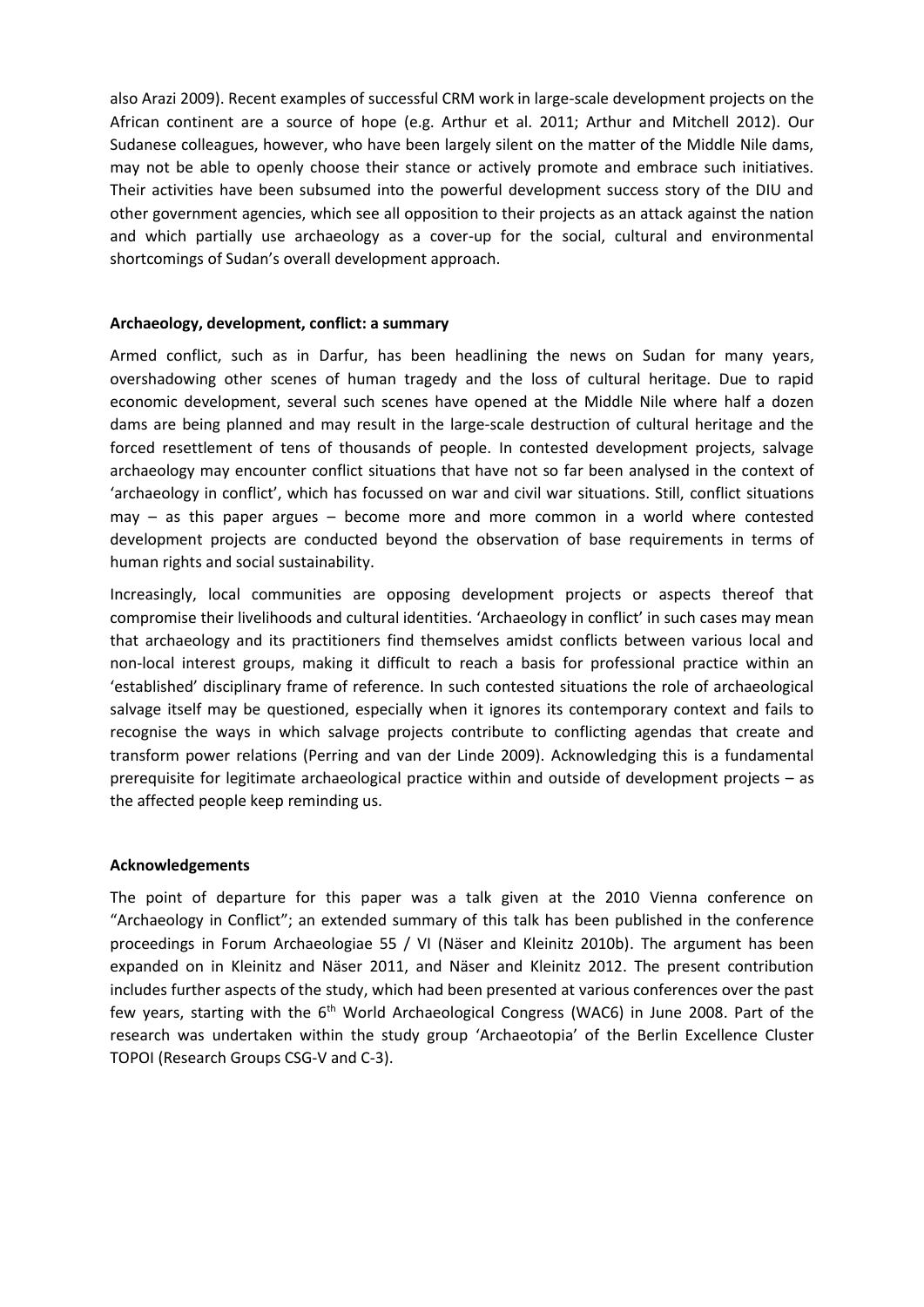# **References**

Adams, W. Y. (1992). The Nubian archaeological campaigns of 1959–1969: Myths and realities, successes and failures. In Bonnet, Ch. (ed.), Études Nubiennes, Actes du VII<sup>e</sup> Congrès International d'Ėtudes Nubiennes 3*–*8 septembre 1990, Société International d'Études Nubiennes, Geneva, pp. 3- 27.

Adams, W. Y. (2007). A century of archaeological salvage, 1907*–*2007. Sudan & Nubia 11: 48-56.

Ahmed, S. M. (2003). Merowe Dam Archaeological Salvage Project (MDASP). Sudan & Nubia 7: 11-14.

Ahmed, K. A. (2012). From dam to dam: Encounter at the cataracts. In Kleinitz, C., and Näser, C. (eds.), "*Nihna nâs al-bahar* – We are the people of the river." Ethnographic Research in the Fourth Nile Cataract Region, Sudan, Meroitica 26, Harrassowitz, Wiesbaden, pp. 253-268.

Al-Hakem, A. M. A. (1993). Merowe (Hamdab) High Dam and its impacts. Kush 16: 1-25.

Ali, E. H. M., Salih, M. M., and Ali, O. M. M. (2010). Dams Implementation Unit: The Craft of Sustainable Development Quest in the Sudan, Dams Implementation Unit Booklet.

Arazi, N. (2009). Cultural research management in Africa: Challenges, dangers and opportunities. Azania: Archaeological Research in Africa 44: 95-106.

Arthur, C., Mohapi, M., and Mitchell, P. (2011). Archaeology and dam projects in Lesotho. Conservation and Management of Archaeological Sites 13: 231-252.

Arthur, C., and Mitchell, P. (2012). Lesotho's Metolong Dam: A lasting legacy? The Digging Stick 29(2): 4-8.

Askouri, A. K. (2004a). A culture drowned. Sudan dam will submerge historically rich area, destroy Nile communities. World Rivers Review 19(2): 8-9, 15. (http://www.internationalrivers.org/files/attached-files/wrr.v19.n2.pdf)

Askouri, A. K. (2004b). The Merowe Dam: Controversy and displacement in Sudan. Forced Migration Review 21: 5-57.

Askouri, A. K. (2007). China's investment in Sudan: Displacing villages and destroying communities. In: Manji, F., and Marks, S. (eds.), African Perspectives on China in Africa, Fahamu, Cape Town, Nairobi, Oxford, pp. 71-86.

Beck, K. (2003). Livelihood is agreement: Sharecropping in the Nile valley. In d'Almeida-Topor, H., Lakroum, M., and Spittler, G. (eds.), Le travail en Afrique noire. Représentations et pratiques à l'époque contemporaine, Karthala, Paris, pp. 153-172.

Beck, K. (2012). Crisis, innovation and the social domestication of the new: One century of Manâsîr social history. In Kleinitz, C., and Näser, C. (eds.), "*Nihna nâs al-bahar* – We are the people of the river." Ethnographic Research in the Fourth Nile Cataract Region, Sudan, Meroitica 26, Harrassowitz, Wiesbaden, pp. 5-47.

Bosshard, P. (2009/10). China dams the world. World Policy Journal 26(4): 43-51.

Bosshard, P., and Hildyard, N. (2005). A Critical Juncture for Peace, Democracy, and the Environment: Sudan and the Merowe/Hamadab Dam Project, International Rivers Network and The Corner House, London. (http://www.hlrn.org/img/violation/Merowe%20Dam-Sudan-IRN.htm*)*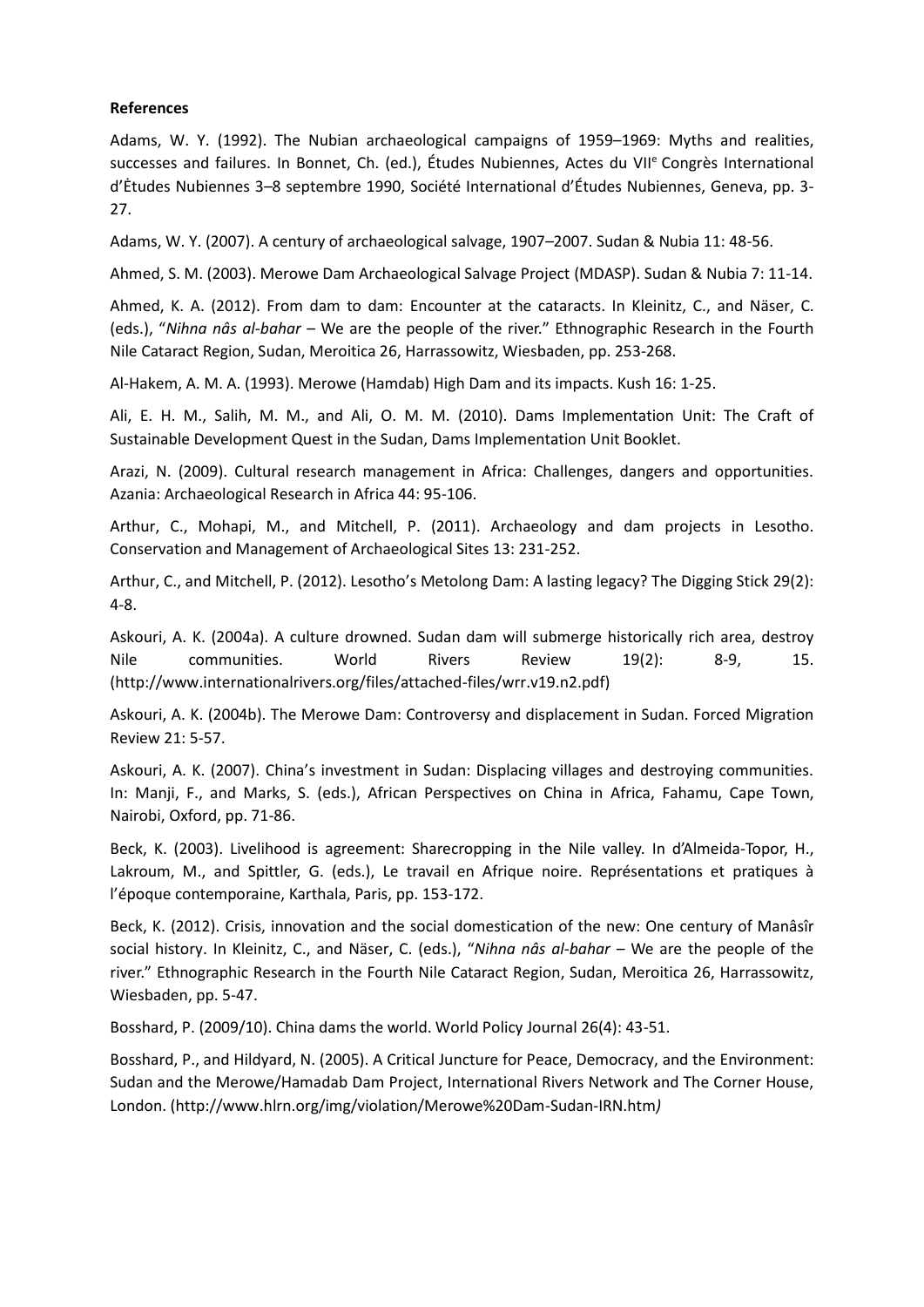Brandt, S., and Hassan, F. A. (eds.) (2000). Dams and Cultural Heritage Management, World Commission on Dams, Vlaeberg. (http://www.ecawatch.org/problems/asia\_pacific/china/culture\_dams\_forWCD2000.pdf)

Bushra, M. El-M. (2006). Endangered Cultures: A Case Study, Merowe Dam, UNESCO. (http://www.unesco.org/culture/ich/doc/src/00148-EN.pdf)

Calkins, S. (2012). Agricultural encroachment in Wadi Mukabrab area: Policies of recompense, differentiation and 'tribal' belonging. In Kleinitz, C., and Näser, C. (eds.), "*Nihna nâs al-bahar* – We are the people of the river." Ethnographic Research in the Fourth Nile Cataract Region, Sudan, Meroitica 26, Harrassowitz, Wiesbaden, pp. 229-251.

Chirikure, S., and Pwiti, G. (2008). Community involvement in Archaeology and Cultural Heritage Management. An assessment from case studies in Southern Africa and elsewhere. Current Anthropology 49(3): 467-485.

Daffala, H. (1975). The Nubian Exodus, C. Hurst, London.

De Simone, C. (2008). The Nubian Salvage Campaign and the Fourth Cataract rescue: Two experiences in comparison. In Gratien, B. (ed.), Actes de la 4<sup>e</sup> Conférence Internationale sur l'Archéologie de la 4<sup>e</sup> Cataracte du Nil. Villeneuve d'Asc, 22-23 juin 2007, Cahier de Recherche de l'Institut de Papyrologie et d'Égyptologie de Lille, Supplement 7, Université Charles-de-Gaulle – Lille 3, pp. 225-230.

European Committee for Preserving the Middle Nile (2012). Petition to stop the dams in Sudan. African Archaeological Review 29: 1-5.

Failer, E., Mutaz, M., and El Tayeb, A. (2006). Merowe: The largest water resources project under construction in Africa. Hydropower & Dams 6: 68-73. (http://www.merowedam.gov.sd/downloads/merowe\_int\_journal\_hyp\_dams\_farbe.pdf)

Gamal, A. (1998). Deconstructing Nubia: Kajabar damns entire ancient culture. World Rivers Review 13(5): 6-7, 11. (http://www.internationalrivers.org/files/attached-files/wrr.v13.n5.pdf)

Gisema, K. H. (2006). Cultural resource management: The case of the Fourth Cataract region "salvage model". In Caneva, I., and Roccati, A. (eds.), Acta Nubica. Proceedings of the X International Conference of Nubian Studies Rome 9*–*14 September 2002, Universitá di Roma 'La Sapienza', Rome, pp. 127-130.

Goodland, R. J. A., and Webb, M. (1987). The Management of Cultural Properties in World Bank-Assisted Projects, World Bank Technical Paper Number 62, World Bank, Washington, D.C.

Grzymski, K. (2010). The 1989–1992 Merowe Dam Feasibility Study, an archaeological perspective. In Paner, H., Jakobielski, S., and Anderson, J. R. (eds.), Proceedings of the International Conference 'The Fourth Cataract Archaeological Salvage Project 1996–2009'. Gdańsk, 2*–*4 July, 2009, Gdańsk Archaeological Museum and Heritage Protection Fund African Reports 7, Gdańsk, pp. 67-70.

Haaland, R., Mitchell, P., Hafsaas-Tsakos, H., Tsakos, A. Garcea, E., and Nordström, H.-A. (2012). Preserving the Middle Nile (Sudan). Antiquity 86/332. (http://www.antiquity.ac.uk/projgall/haaland332/)

Haberlah, D. (2007). Cultural landscape of Dar al-Manasir. In Näser, C., and Lange, M. (eds.), Proceedings of the Second International Conference on the Archaeology of the Fourth Nile Cataract. Berlin, August 4<sup>th</sup> – 6<sup>th</sup>, 2005, Meroitica 23, Harrassowitz, Wiesbaden, pp. 159-178.

Hafsaas-Tsakos, H. (2011), Ethical implications of salvage archaeology and dam building: The clash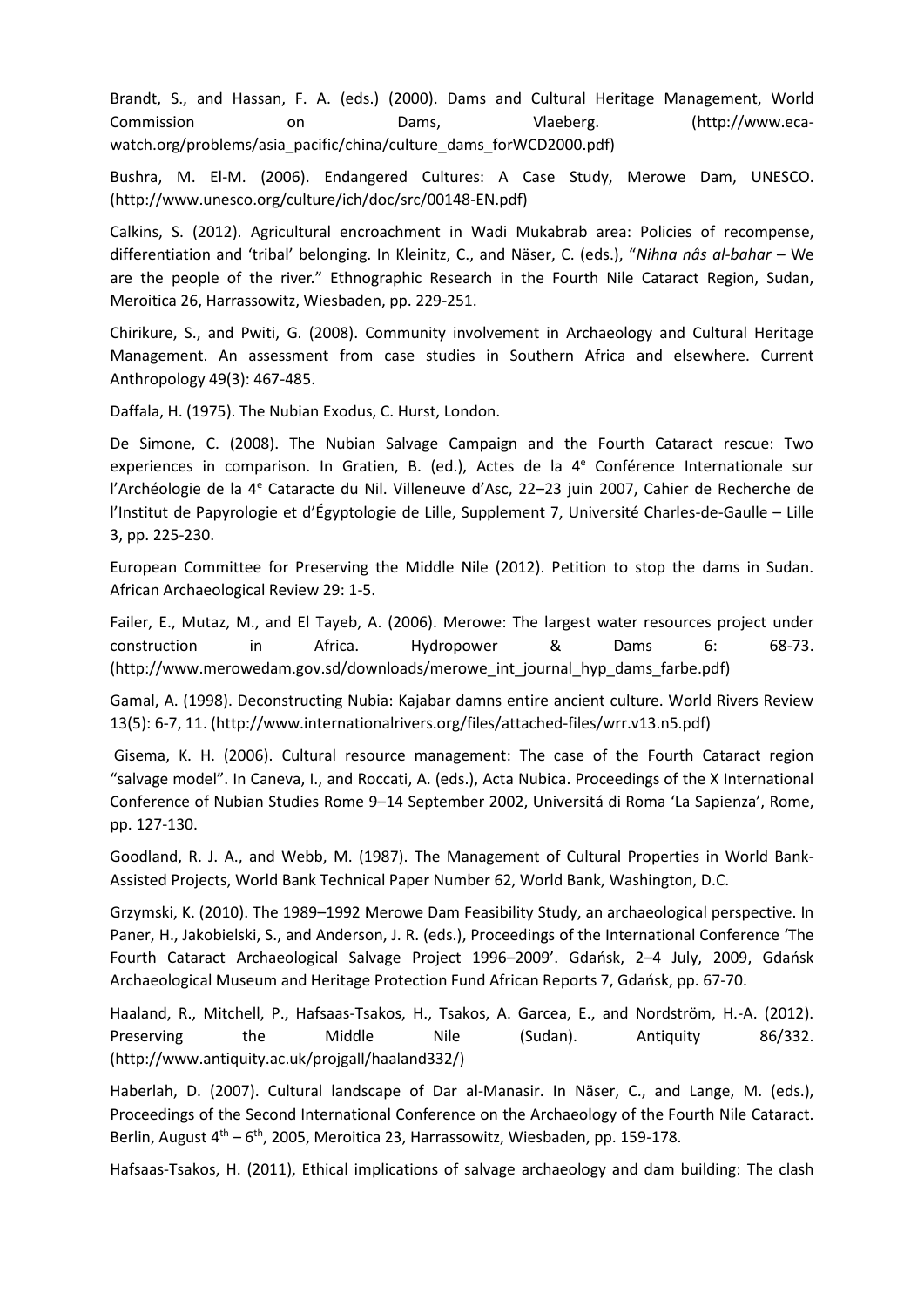between archaeologists and local people in Dar al-Manasir, Sudan. Journal of Social Archaeology 11(1): 49-76.

Hänsch, V. (2012). Chronology of a displacement: The drowning of the Manâsîr people. In Kleinitz, C., and Näser, C. (eds.), "*Nihna nâs al-bahar* – We are the people of the river." Ethnographic Research in the Fourth Nile Cataract Region, Sudan, Meroitica 26, Harrassowitz, Wiesbaden, pp. 179-228.

Hashim, M. J. (2010). The dams of Northern Sudan and the policy of demographic engineering. International Journal of African Renaissance Studies 5(1): 148-160.

Hassan, F. A. (2007). The Aswan High Dam and the International Rescue Nubia Campaign. African Archaeological Review 24: 73-94.

Hildyard, N. (2008). Neutral? Against what? Bystanders and human rights abuses: The case of Merowe Dam. Sudan Studies 37: 19-38.

King, T. F. (2003). Places That Count: Traditional Cultural Properties in Cultural Resource Management, AltaMira Press, Walnut Creek, Lanham, Oxford.

Kleinitz, C. (in press), Spaces in development: The making and unmaking of heritage in Sudan. Archaeologies.

Kleinitz, C., and Näser, C. (2011), The loss of innocence: Political and ethical dimensions of the Merowe Dam Archaeological Salvage Project at the Fourth Nile Cataract (Sudan). Conservation and Management of Archaeological Sites 13(2-3) (special issue: Sub-Saharan Africa): 253-280.

Kleinitz, C., and Näser, C. (eds.) (2012). "*Nihna nâs al-bahar* – We are the people of the river." Ethnographic Research in the Fourth Nile Cataract Region, Sudan, Meroitica 26, Harrassowitz, Wiesbaden.

Lahmeyer International (2002). Environmental Assessment Report for Merowe Dam Project. Lahmeyer International. Unpublished Report.

Lawler, A. (2006). Damming Sudan. Global apathy threatens a way of life and an unexpectedly rich heritage. Archaeology 59(6): 36-41. (abstract downloadable at http://www.archaeology.org/0611/abstracts/sudan.html)

Leclant, J. (1990). Rapport sur une mission de l'UNESCO pour l'étude archéologique de la zone de la IV<sup>e</sup> cataracte du Nil. Unpublished Report to UNESCO.

Leturcq, J.-G. (2009). Heritage-making and policies of identity in the "post-conflict reconstruction" of Sudan. In Aboukorah, O., and Leturcq, J.-G. (eds.), Pratiques du patrimoine en Égypte et au Soudan, Special edition of Égypte/Monde arabe, troisième série 5-6. (http://ema.revues.org/index2904.html)

MacEachern, S. (2010). Seeing like an oil company's CHM programme. Exxon and archaeology on the Chad Export Project. Journal of Social Archaeology 10(3): 347-366.

McDonald, K., Bosshard, P., and Brewer, N. (2009). Exporting dams: China's hydropower industry goes global. Journal of Environmental Management 90 (Supplement 3): S294-S392. [\(http://www.researchgate.net/publication/23460056\\_Exporting\\_dams\\_%20China%27s\\_hydropower](http://rivers.bee.oregonstate.edu/china_dam_study/JEM%20aticles/mcdonald_et_al_2008.pdf)) [\\_industry\\_goes\\_global\)](http://rivers.bee.oregonstate.edu/china_dam_study/JEM%20aticles/mcdonald_et_al_2008.pdf))

Naffé, B. O. M., Lanfranchi, R., and Schlanger, N. (eds.) (2008). L'archéologie préventive en Afrique. Enjeux et perspectives, Actes du colloque de Nouakchott, 1<sup>er</sup>–3 février 2007, Editions Sépia, Saint-Maur-des-Fossés.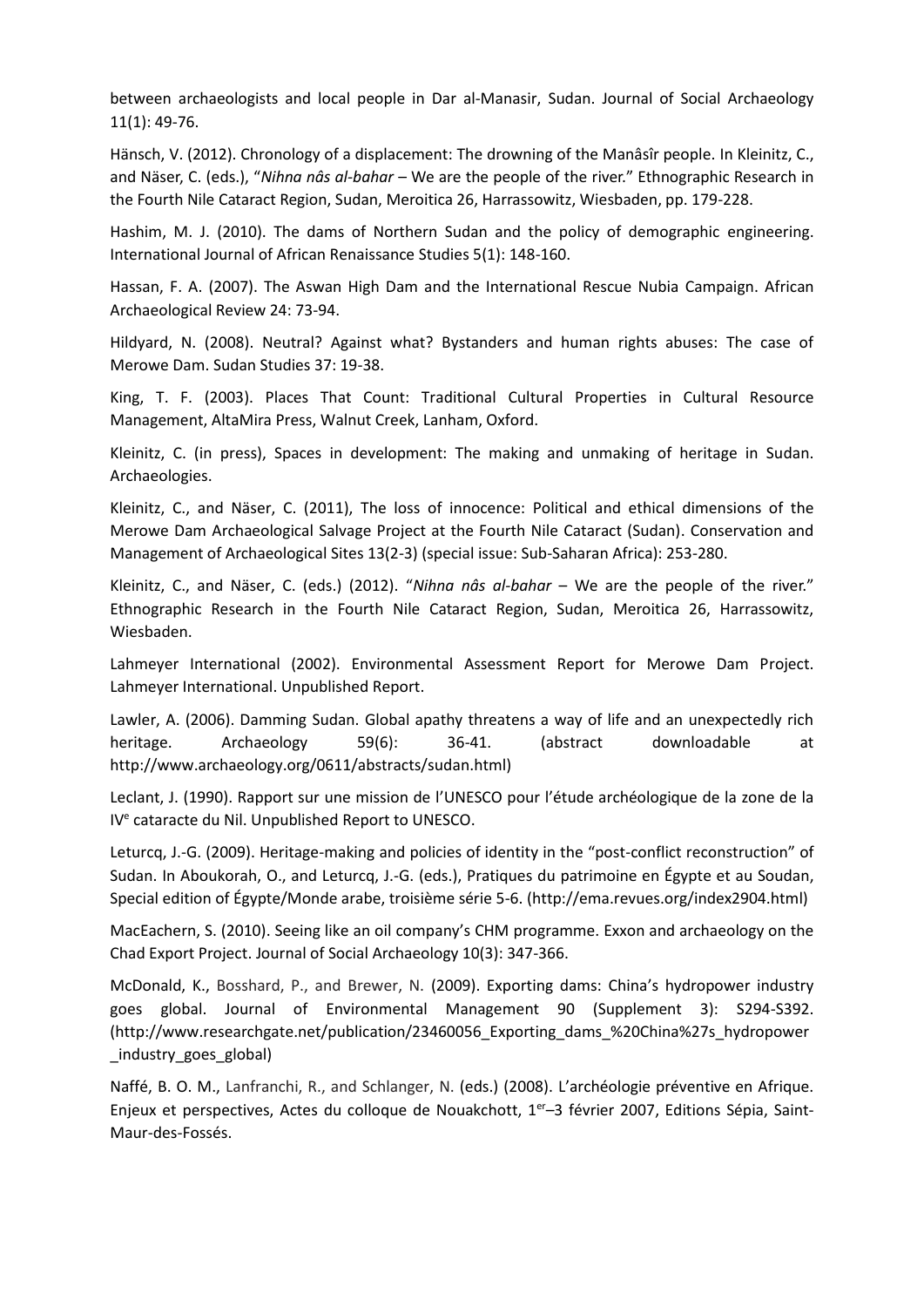Näser, C., and Kleinitz, C. (2010a). The Merowe Dam Archaeological Salvage Project at the Fourth Nile Cataract: Salvage archaeology in the context of major development projects in Africa. In Paner, H., Jakobielski, S., and Anderson, J. R. (eds.), Proceedings of the International Conference 'The Fourth Cataract Archaeological Salvage Project 1996–2009'. Gdańsk, 2–4 July, 2009, Gdańsk Archaeological Museum and Heritage Protection Fund African Reports 7, Gdańsk, pp. 109-116.

Näser, C., and Kleinitz, C. (2010b). The role of archaeology in the context of contested development projects: A case study from the African continent. In Schipper, F. T., and Bernhardsson, M. T. (eds.), Proceedings of the International Conference on "Archaeology in Conflict", Vienna, 6 to 10 April 2010, Forum and the settlement of the Archaeologiae contracts and the SS(VI).

(http://homepage.univie.ac.at/elisabeth.trinkl/forum/forum0610/55naeser.htm)

Näser, C., and Kleinitz, C. (2012). The Good, the Bad and the Ugly: A case study on the politicisation of archaeology and its consequences from northern Sudan. In Kleinitz, C., and Näser, C. (eds.), "*Nihna nâs al-bahar* – We are the people of the river." Ethnographic Research in the Fourth Nile Cataract Region, Sudan, Meroitica 26, Harrassowitz, Wiesbaden, pp. 269-304.

Nicholas, G. P., and Andrews, T. D. (eds.) (1997). At a Crossroads: Archaeology and First Peoples in Canada*,* Archaeology Press, SFU, Burnaby, B.C.

Paner, H. (1998). The Hamdab Dam Project. Preliminary report of results from work in the Fourth Cataract region, 1996–1997. In Paner, H. (ed.), Gdańsk Archaeological Museum African Reports 1, Gdańsk, pp. 115-132.

Perring, D., and van der Linde, S. (eds.) (2009). Conservation and Management of Archaeological Sites 11(3-4) (special issue: Archaeology and Conflict).

Perring, D. and van der Linde, S. (2009). The politics and practice of archaeology in conflict. Conservation and Management of Archaeological Sites 11(3-4) (special issue: Archaeology and Conflict): 197-213.

Pyburn, K. A. (2007). Archaeology as activism. In Silverman, H., and Ruggles, D. F. (eds.), Cultural Heritage and Human Rights, Springer, New York, pp. 172-183.

Ronayne, M. (2008). Commitment, objectivity and accountability to communities: Priorities for 21<sup>st</sup>century archaeology. Conservation and Management of Archaeological Sites 10(4): 367-381.

Salih, A. M. (1999). The Manasir of Northern Sudan: Land and People. A Riverain Society and Resource Scarcity, Rüdiger Köppe, Cologne.

Schipper, F. and Bernhardsson, M. T. (eds.) (2010). Archaeology in Conflict. Forum Archaeologiae 55 (VI). (http://farch.net/)

Schmidt, P. (in press). Human rights, culture, and dams: A new global perspective. In Brandt, S. A., and Hassan, F. (eds.), Damming the Past: Dams and Cultural Heritage Management, Lexington Books, Lanham, pp. 79-90.

Starzmann, M. T., Bernbeck, R., and Pollock, S. (eds.) (2008). Archaeologies 4(3) (special issue: Imperial Inspections: Archaeology, War and Violence).

Taboroff, J. and Cook, C. C. (1993). Cultural Property and Environmental Assessment in Sub-Saharan Africa: A Handbook, AFTES Environmental Assessment Working paper 4, World Bank, New York. (www-

wds.worldbank.org/external/default/WDSContentServer/WDSP/IB/2000/11/10/000094946\_001026 05333821/Rendered/PDF/multi\_page.pdf)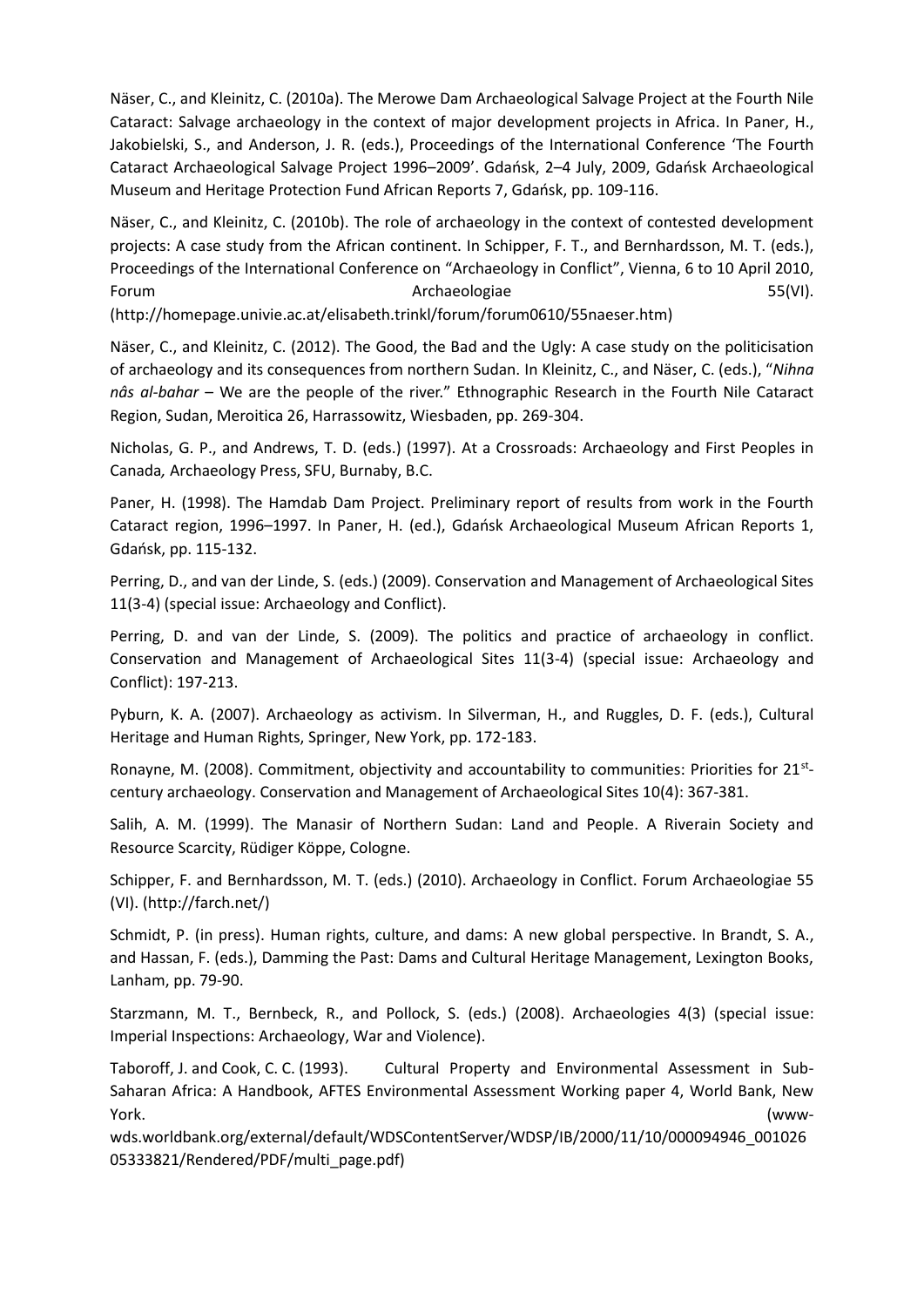Teodoru, C. Wüest, A., and Wehrli, B. (2006). Independent Review of the Environmental Impact Assessment for the Merowe Dam Project (Nile River, Sudan), EAWAG, Kastanienbaum. [\(www.eawag.ch/medien/bulletin/archiv/2006/20060323/Independent-Review-20060323-Short.pdf\)](http://www.eawag.ch/medien/bulletin/archiv/2006/20060323/Independent-Review-20060323-Short.pdf)

UNEP (2007). Dams and Development. Relevant Practices for Improved Decision Making. United Nations Environmental Programme (UNEP) (http://www.unep.org/pdf/dams/compendium.pdf)

Welsby, D. (2000). The Amri to Kirbekan Survey 1999. Sudan & Nubia 4: 51-57.

Welsby, D. (2008). Dams on the Nile: From Aswan to the Fourth Cataract. Sudan Studies 37: 5-18.

Welsby, D. (2009). The Merowe Dam Archaeological Salvage Project. In Godlewski, W., and Łajtar, A. (eds.), Between the Cataracts. Proceedings of the 11<sup>th</sup> Conference of Nubian Studies, Warsaw University, 27 August – 2 September 2006. Part One: Main Papers. Polish Archaeology in the Mediterranean Supplement Series 2(1), Warsaw University Press, Warsaw, pp. 33-47.

Welsby, D. A., Spencer, N., Sweek, T., Tench, G., Bashir, M. S. and Mohammed, el-H. A. (2011). Assessment of the Impact of the Dal and Kajbar Dams on the Archaeological Heritage of Northern Sudan. Mission  $6<sup>th</sup> - 18<sup>th</sup>$  March 2011. Unpublished Report Submitted to the Dams Implementation Unit June 2011.

Weschenfelder, P. (2012). Manâsîr women's contributions to economic and social life: A case study from Kirbekân in Dâr al-Manâsîr. In Kleinitz, C., and Näser, C. (eds.), "*Nihna nâs al-bahar* – We are the people of the river." Ethnographic Research in the Fourth Nile Cataract Region, Sudan, Meroitica 26, Harrassowitz, Wiesbaden, pp. 75-87.

World Commission on Dams (2000). Dams and Development: A New Framework for Decision-Making. The Report of the World Commission on Dams, Earthscan Publications, London, Sterling.



Fig. 1 Election campaign posters using images of the Merowe Dam and industrial schemes. Khartoum, 2010 (Photo: Cornelia Kleinitz).